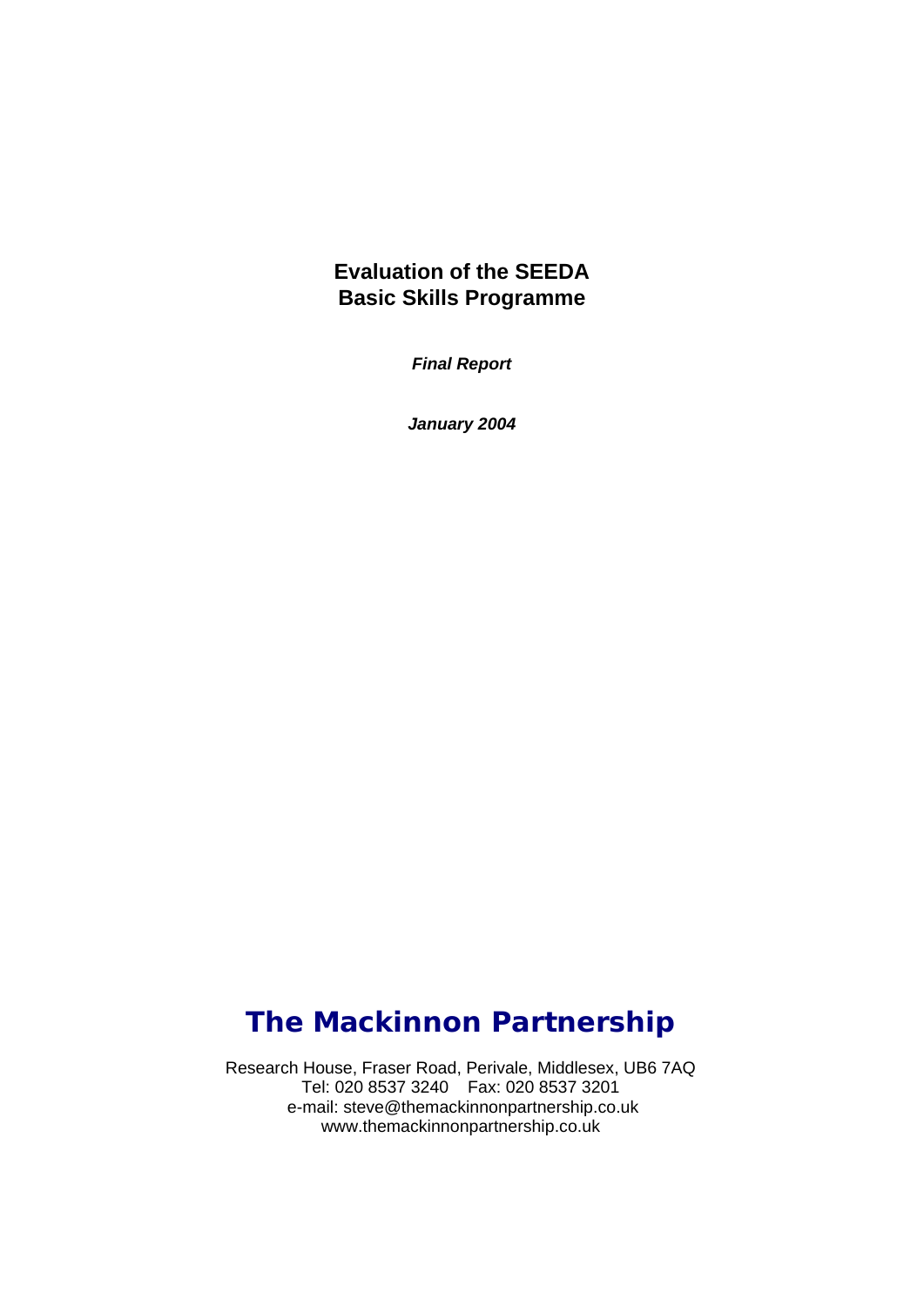# **CONTENTS**

| <b>Section</b> |  | Page |
|----------------|--|------|
| 1.             |  |      |
| 2.             |  |      |
| 3.             |  |      |
| 4.             |  |      |
| 5.             |  |      |
| 6.             |  |      |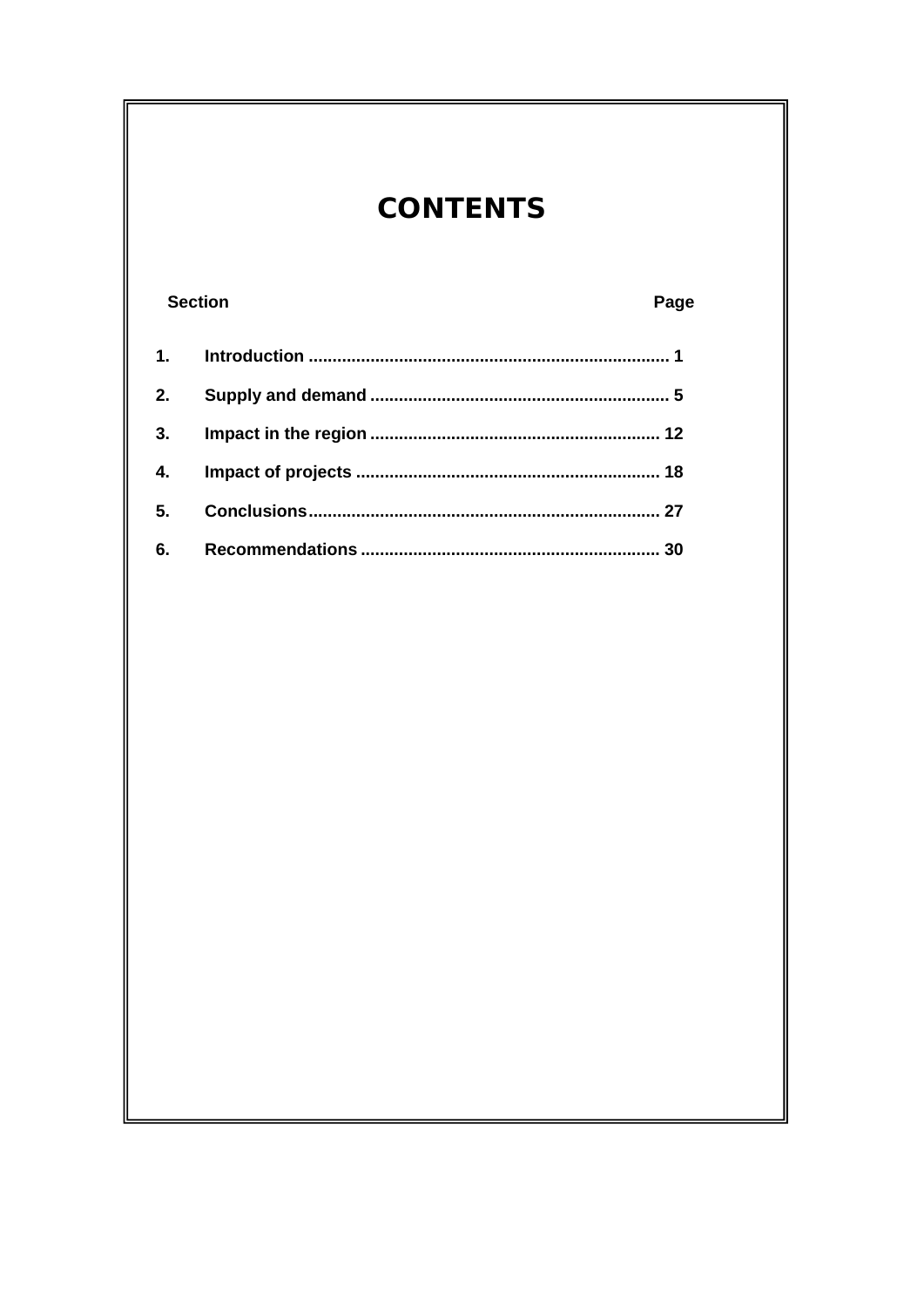## <span id="page-2-1"></span><span id="page-2-0"></span>**1. Introduction**

1.1 This is The Mackinnon Partnership's final report evaluating the South East England Development Agency's (SEEDA) first basic skills strategy. Through interviews with SEEDA, key partners across the region and an analysis of eight SEEDA-funded basic skills projects, this report details SEEDA's impact on the region on both a strategic and operational level and makes recommendations to take forward the basic skills agenda for the next three years.

## **Background**

1.2 In 1998, the Government appointed Sir Claus Moser to chair the Working Group, comprised of experts from adult further education, industry, national and local government and asked them to investigate the scale of basic skills needs in the UK and devise a national strategy to improve adult basic skills and attract potential learners into study schemes. A year later, the Moser Report<sup>[1](#page-2-2)</sup> produced staggering findings to underpin the Basic Skills Agency's message that poor basic skills were unacceptably low:

> *"It is a startling fact that something like one adult in five in this country is not functionally literate and far more people have problems with numeracy. This is a shocking situation…it is one of the reasons for relatively low productivity in our economy, and it cramps the lives of millions of people."*

### The Moser Report

- 1.3 SEEDA, with a remit to enhance quality of life, as measured by economic prosperity and social inclusion (meaning employment for all), was extremely concerned about the impact low levels of basic skills was having in the South East. Economically, the cost to the region was likely to be enormous: at the 1997 Literary Taskforce Conference, David Blunkett MP reported that illiteracy costs the national economy around £10billion a year.
- 1.4 Problems in terms of inclusion were equally alarming: research by the Institute of Employment Studies found that the overwhelming majority of jobs required at least some proficiency in basic skills. Moreover, 98% of employment opportunities are closed to those with lower than entry level basic skills, and 50% of jobs would be unavailable for people who only had entry level basic skills.

<span id="page-2-2"></span><sup>&</sup>lt;u>- Luis Commundon</u><br><sup>1</sup> A Fresh Start, March 1999.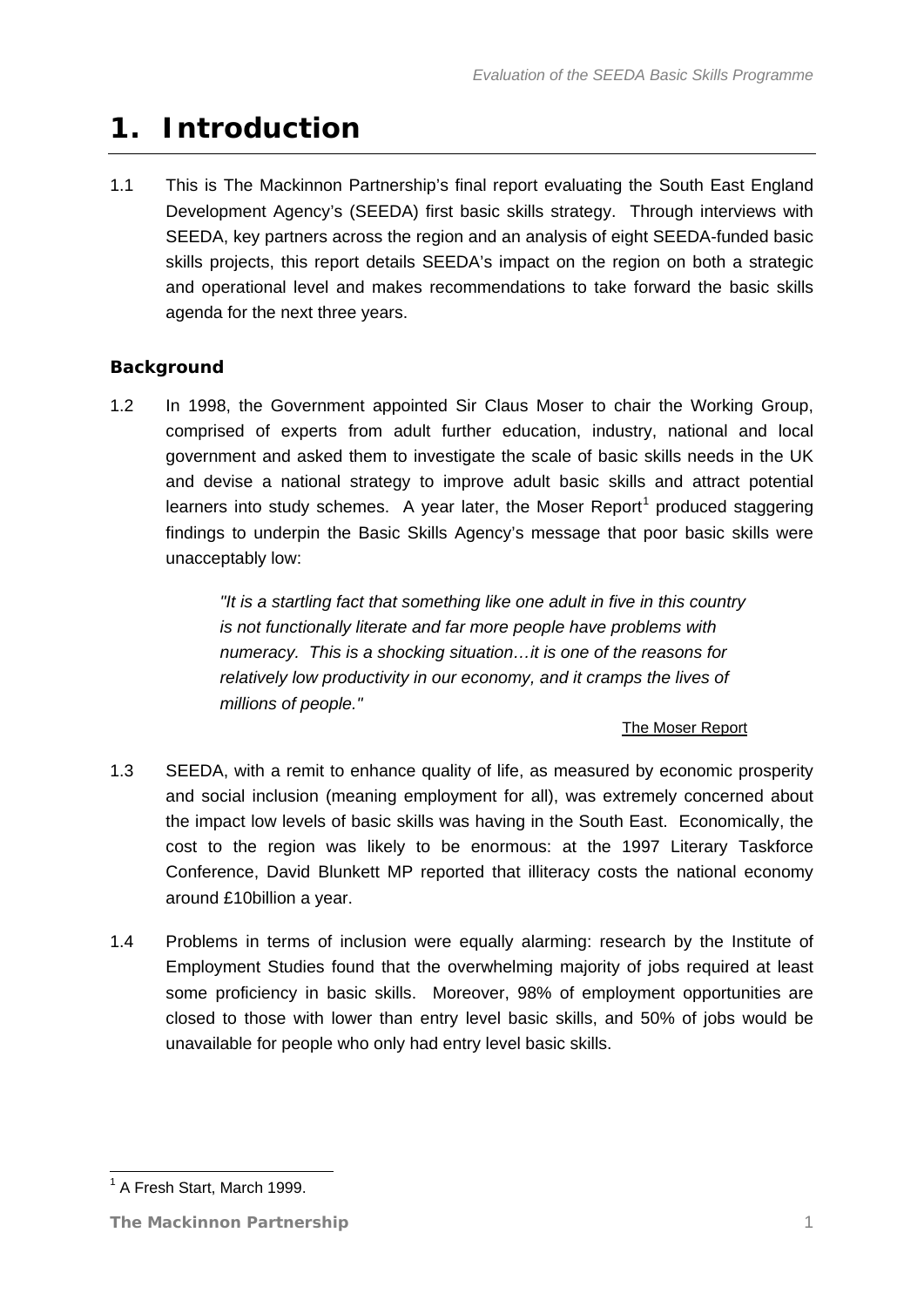- 1.5 As new technology and ever-increasing demands for higher product and service standards continue apace, these figures are unlikely to improve without intervention. Currently, one million people in the South East have poor basic skills and already, some 300,000 people in the South East are restricted to seeking employment in the ever-decreasing pool of low-skilled jobs.
- 1.6 In 1999, with these concerns in mind, SEEDA formed a partnership to develop a basic skills strategy for the South East, working with representatives from the Basic Skills Agency, Heart of England Training and Enterprise Council, Government Office for the South East (GOSE), North East Surrey College of Technology (NESCOT), trade unions, the Employment Service and the Department for Education and Employment.
- 1.7 In preparing its strategy, SEEDA identified an alarming gap in basic skills provision. Alongside concern among employers, who stated that employees have insufficient levels of numeracy and literacy skills, the National Skills Taskforce reported that at the end of the 1990s, only 0.5% of adults receiving basic skills training were in workplace programmes.
- 1.8 Thereafter, SEEDA set out its three year strategy<sup>[2](#page-3-0)</sup> to tackle low basic skills in the South East, which focused very much on workplace capacity building and provision. The strategy describes SEEDA's "first steps" in addressing basic skills in the region and aims to ensure a co-ordinated, focused plan of action to be delivered through:
	- a marketing campaign to encourage more employers and employees to become involved in basic skills;
	- workplace learning, by setting up a 'flagship' project in each county to tackle low skills in the workforce;
	- needs analysis, by researching what basic skills training is required and in what format;
	- community needs, by researching current basic skills provision in the South East and information on where the need is greatest;
	- consultation, by building partnerships across the region and with other Regional Developments Agencies (RDAs);
	- links with other SEEDA divisions and delivery mechanisms to take forward the basic skills agenda.

-

<span id="page-3-0"></span> $2$  SEEDA's initial strategy was due to last three years, (2000-01 to 2002-03), but has now been extended to a fourth year (2003-04) in order to help SEEDA achieve its strategic objectives and secure the long-term future of individual projects.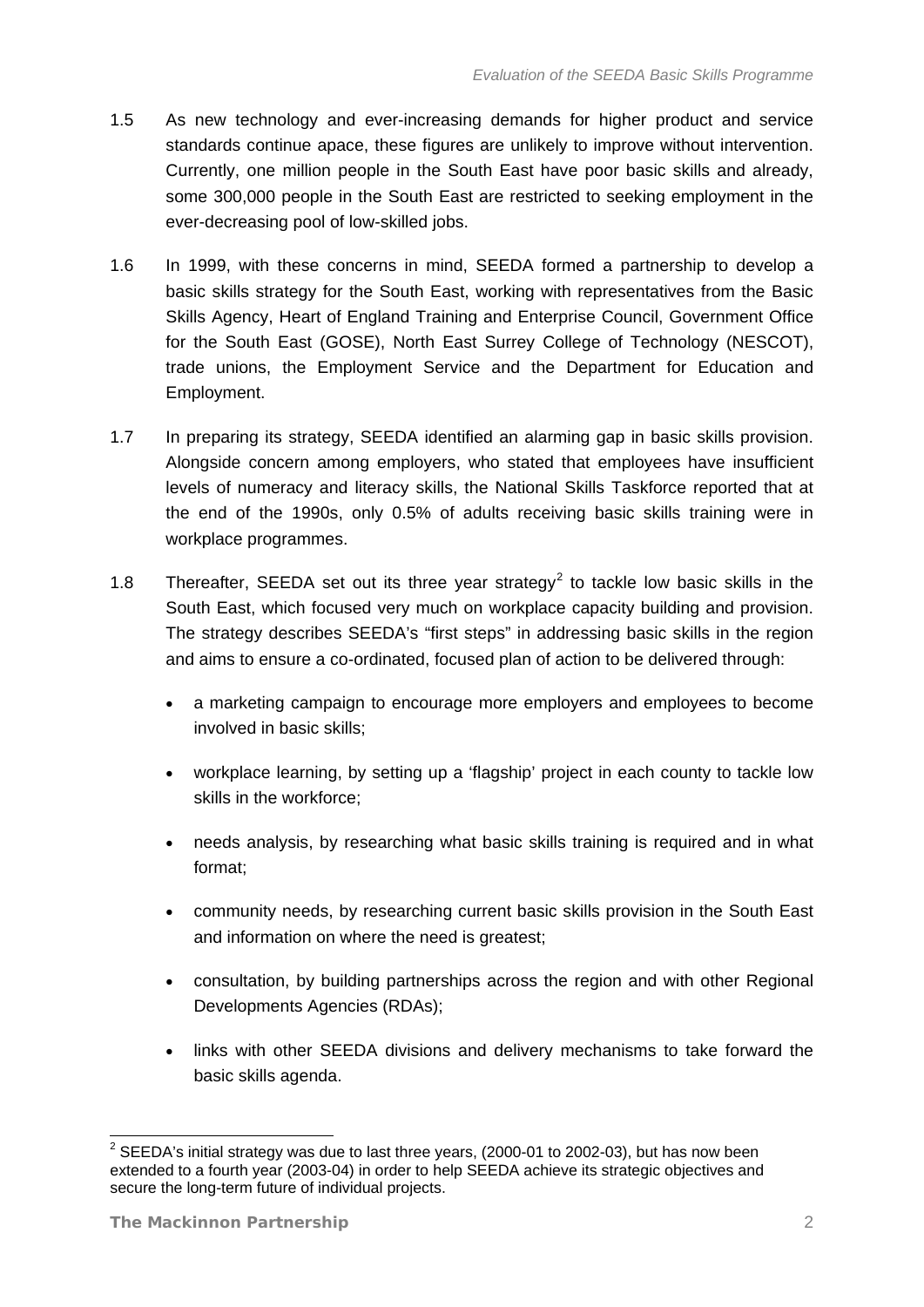### **Methodology**

- 1.9 As the end of the strategy drew near, SEEDA appointed The Mackinnon Partnership to undertake an evaluation of their basic skills strategy with a remit to identify how SEEDA had addressed basic skills in the South East and to make recommendations for both the ongoing strategy and the projects supported by the programme.
- 1.10 After consultation on the scope of the evaluation, SEEDA's project steering group asked The Mackinnon Partnership not to analyse the marketing campaign, nor the process of how the strategy was drawn up in the light of research, community and needs analysis and wider consultation, but to focus on the following areas:
	- **Impact of the strategy:** working in partnership, influence on partner strategies and replication of practice.
	- **Projects:** process of selection, impact on employers and beneficiaries.
	- **Sustainability:** issues of need, funding and delivery for individual projects and the basic skills strategy for the South East.
- 1.11 With these objectives in mind, research was undertaken in two main tranches, the details of which are described in [Table 1](#page-5-0) below. In consultation with the project steering group, we selected case studies in order to reflect a range of criteria, including the type of partnership and lead organisation involved, the geographical and sectoral focus, the type of beneficiaries and whether or not the project was generally thought to have been successful.

### **This report**

- 1.12 This report begins with an analysis of the scale of need of basic skills training in the South East and goes on to describe the strategic and operational impacts of SEEDA's basic skills strategy. It ends with conclusions and recommendations on how SEEDA should carry forward its work to address basic skills in the region.
- 1.13 Detailed findings and analysis from our eight project case studies are given in Appendix A to this report.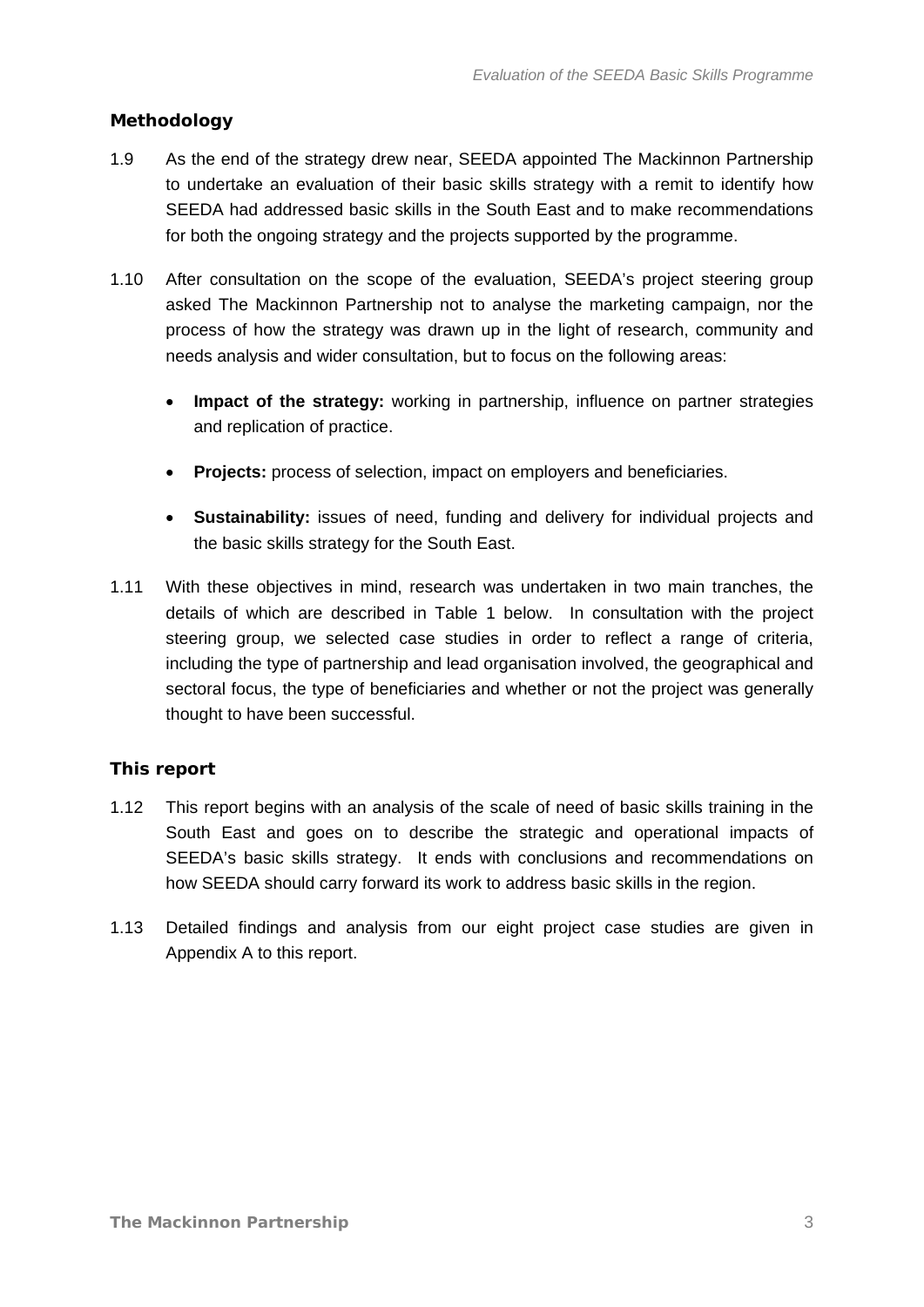<span id="page-5-0"></span>

| <b>Stage</b>                                                                                | <b>Focus</b>                                                                                                                                                                                                                                                                                                                                                                                                                                                                                                                                                                                                                                                                                             | <b>Methodology</b>                                                                                                                                                                                                   |
|---------------------------------------------------------------------------------------------|----------------------------------------------------------------------------------------------------------------------------------------------------------------------------------------------------------------------------------------------------------------------------------------------------------------------------------------------------------------------------------------------------------------------------------------------------------------------------------------------------------------------------------------------------------------------------------------------------------------------------------------------------------------------------------------------------------|----------------------------------------------------------------------------------------------------------------------------------------------------------------------------------------------------------------------|
| Stage 1:<br><b>Interviews with key</b><br>stakeholders and<br>partners across the<br>region | Six Learning & Skills Councils (LSCs) across the South East (Berkshire,<br>$\bullet$<br>Hampshire & Isle of Wight, Kent & Medway, Milton Keynes, Oxfordshire &<br>Buckinghamshire, Surrey and Sussex).<br>Adult Basic Skills Strategy Unit<br>$\bullet$<br><b>Basic Skills Agency</b><br>$\bullet$<br><b>Federation of Small Businesses</b><br>$\bullet$<br>Government Office for the South East (GOSE)<br>$\bullet$<br>Jobcentre Plus<br>$\bullet$<br><b>NHS University</b><br>$\bullet$<br><b>SEEDA</b><br>$\bullet$<br>Southern & Eastern Region Trades Union Congress (SERTUC)<br>$\bullet$<br><b>Trades Union Congress (TUC)</b><br>$\bullet$<br><b>Workplace Basic Skills Network</b><br>$\bullet$ | Face to face interviews, focus<br>$\bullet$<br>groups and telephone<br>interviews with directors and<br>senior managers responsible<br>for strategy and managers<br>responsible for operational<br>areas of activity |
| Stage 2:<br>Project case<br>studies                                                         | Basic Skills in the South East Public Services<br>$\bullet$<br><b>Berkshire Basics for Business</b><br>$\bullet$<br><b>Context Basingstoke</b><br>$\bullet$<br><b>Essential Skills Delivery to Rural Businesses (SW Hants)</b><br>$\bullet$<br><b>Essential Skills for Buckinghamshire</b><br>$\bullet$<br>Kent & Medway Professional Development Centres<br>$\bullet$<br>Learning for All (Isle of Wight)<br>$\bullet$<br><b>Oxfordshire Skills for Health</b><br>$\bullet$                                                                                                                                                                                                                             | Face to face interviews, focus<br>$\bullet$<br>groups and telephone<br>interviews with project<br>managers and project partners<br>Face to face/telephone<br>$\bullet$<br>interviews with employers and<br>employees |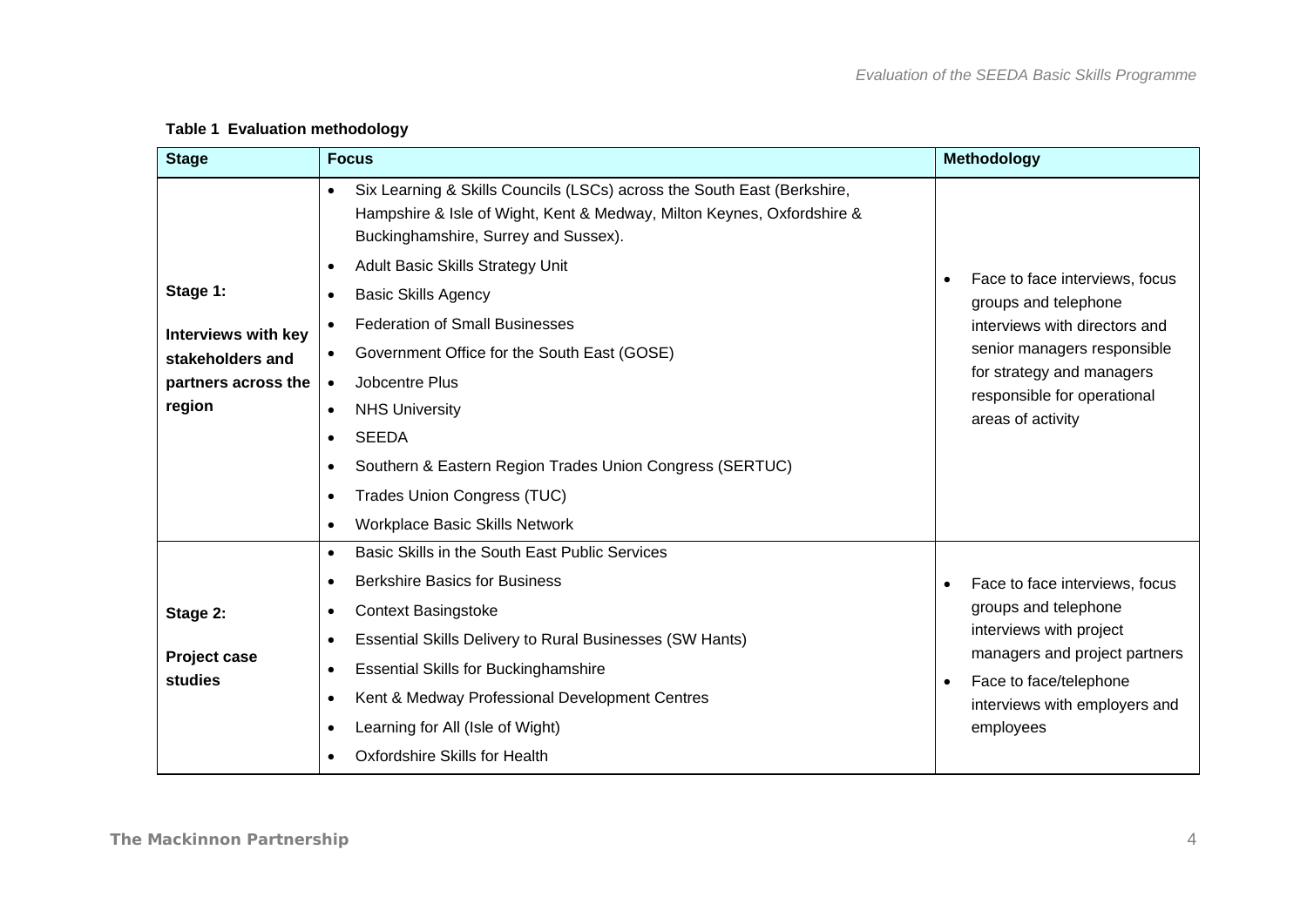## <span id="page-6-1"></span><span id="page-6-0"></span>**2. Supply and demand**

### **Scale of need in the South East**

2.1 The definition of basic skills used by SEEDA is that produced by the Basic Skills Agency (BSA): <sup>[3](#page-6-0)</sup>

> *"The ability to read, write and speak English and use mathematics at a level necessary to function and progress at work and in society in general."*

#### **Basic Skills Agency**

- 2.2 In 1996 and 1997 the BSA conducted over 8,000 interviews across England to gauge the level of basic skills needs. The results were startling: over one million people in the South East were found to have 'poor literacy' and just short of a million people reported 'poor numeracy' skills. Within these figures, there are three distinct levels of need:
	- **Low:** On the borderline of functional literacy and numeracy and could attain national standards in literacy and numeracy with relatively limited coursework or assistance.
	- **Lower:** Limited literacy and numeracy skills and would need directed assistance in order to reach national standards. Difficulties in coping with at least some everyday literacy and numeracy requirements.
	- **Very low:** Severe literacy and numeracy problems. Need intensive assistance to reach national standards.
- 2.3 [Figure 1](#page-7-0) and [Figure 2](#page-8-0) below show the scale of basic skills need for each of the Learning and Skills Council (LSC) areas in the South East for literacy and numeracy respectively. Percentages have been calculated using a base of the 16-60 year old population and the actual number of people with basic skills needs is shown on the top of the bar in each case.

 3 For consistency, we use the term 'basic skills' throughout this report rather than 'essential skills' or 'skills for life'.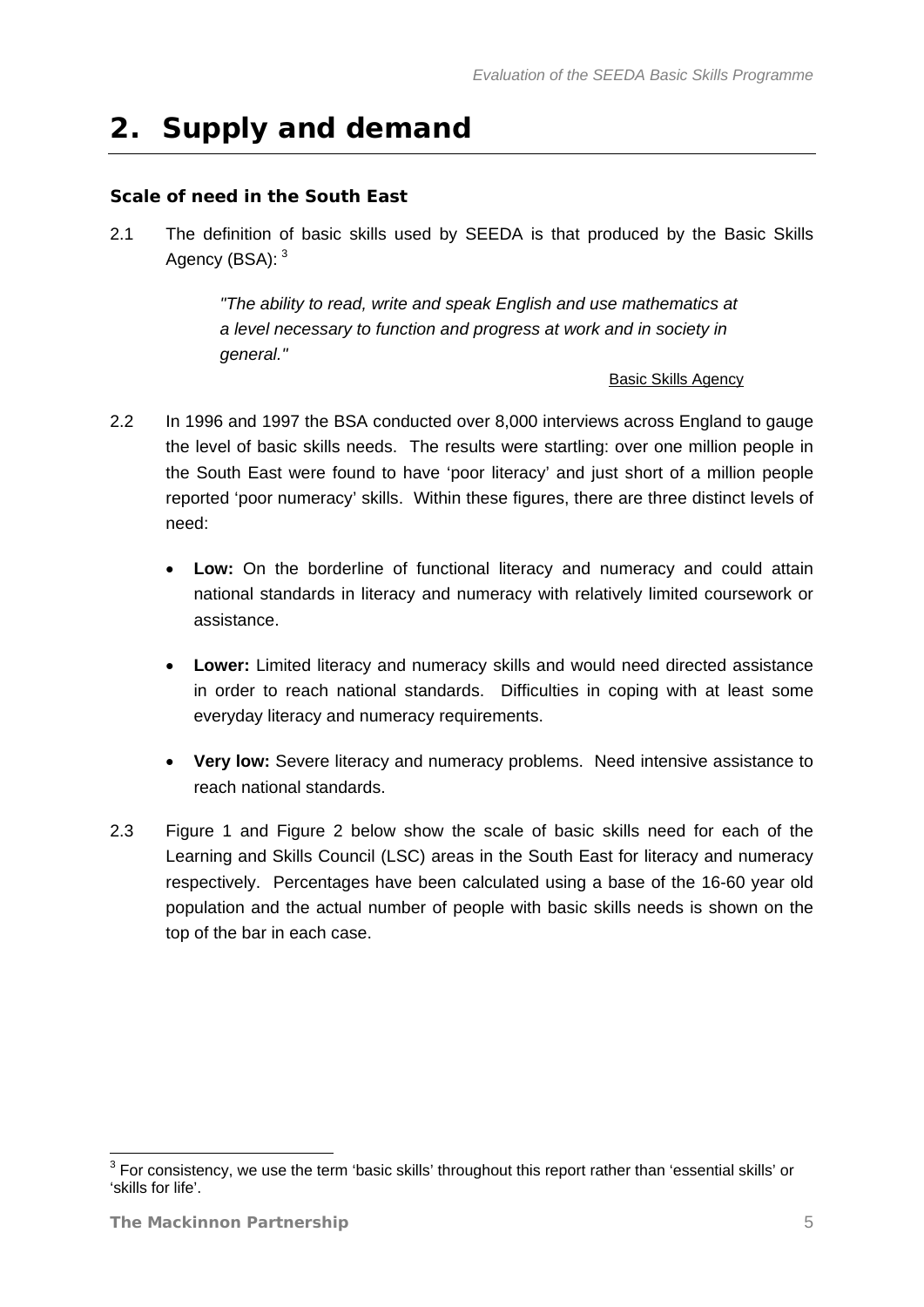2.4 On average, over a fifth (21.5%) of working age residents in the South East have poor literacy, nearly one in six of whom have 'very low' literacy skill levels. [Figure 1](#page-7-0) shows that proportionally, the situation is most severe in the Sussex LSC area, where 23.0% of 16-60 year olds have poor literacy skills, and least acute in Surrey. The Hampshire & Isle of Wight LSC area has the highest absolute number of working age residents with literacy skills needs (236,302).



<span id="page-7-0"></span>

2.5 Across the South East, more than a fifth (20.8%) of working age residents have poor numeracy skills, almost one in four of whom have 'very low' skills. [Figure 2](#page-8-0) shows that proportionally, numeracy skills are lowest in the Kent & Medway LSC area, where 22.5% of 16-60 year olds have poor numerical ability. The Hampshire & Isle of Wight LSC area has the highest absolute number of working age residents with numeracy skills needs (230,727).

*Source: Basic Skills Agency*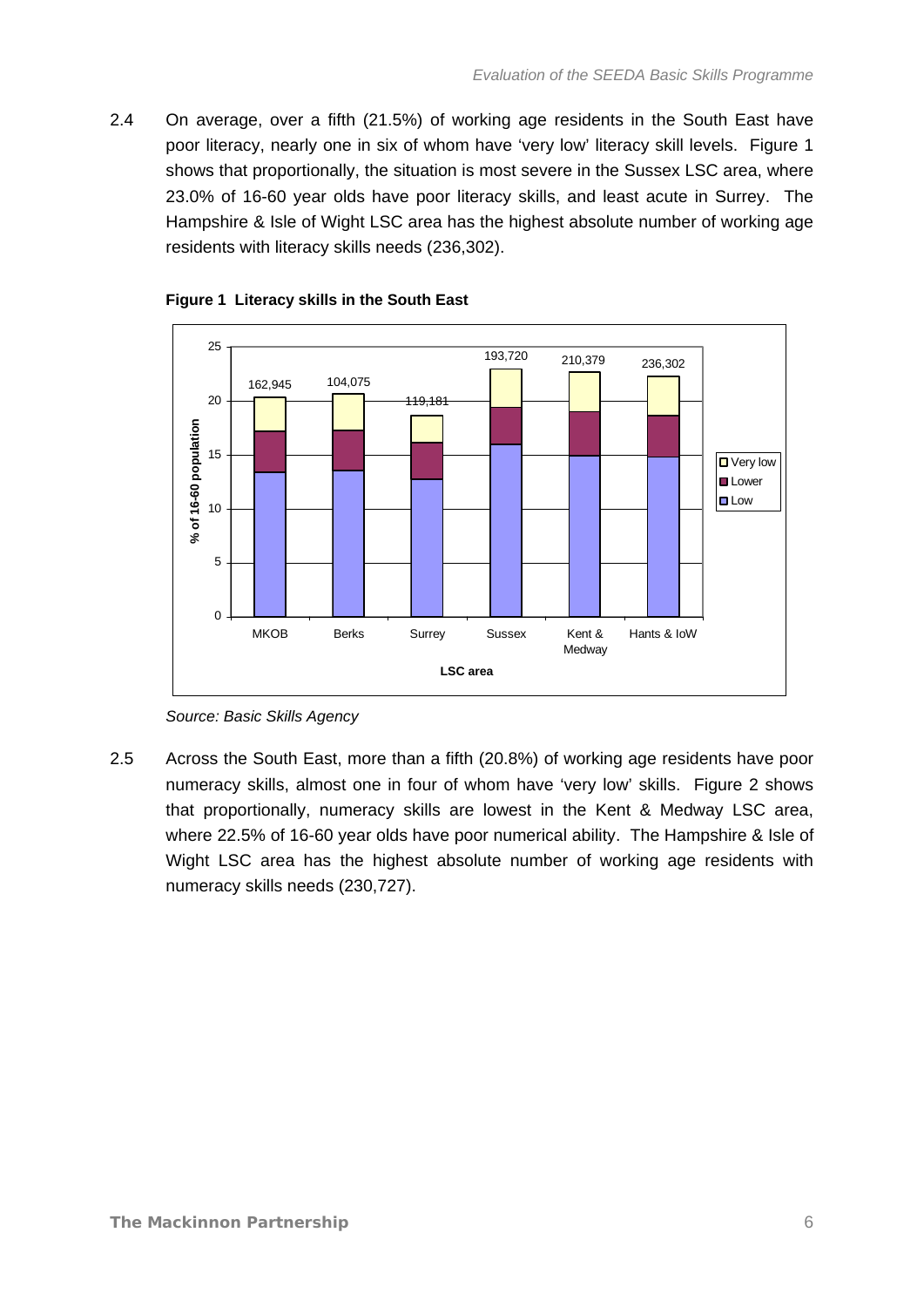<span id="page-8-0"></span>

**Figure 2 Numeracy skills in the South East** 



- 2.6 While the proportion of residents with poor literacy and numeracy needs is fairly even across the broad LSC areas, there are sharp differences in skill levels at local authority and ward level. At unitary/district authority level, literacy needs go from a low of 16.8% in Hart (Hampshire & Isle of Wight LSC area) to a high of 28.5% in Christchurch (Hampshire & Isle of Wight LSC area). Similarly, figures for those with poor numeracy skills go from a low of 14.8% in Hart to a high of 27.3% in Slough.
- <span id="page-8-1"></span>2.7 The variation in need, however, is most pronounced at the smaller ward level geography. As an illustration of these differences, [Table 2](#page-8-1) below shows the ten wards with the highest overall basic skills in the South East and compares them to the ten wards in the region with the lowest need for basic skills provision.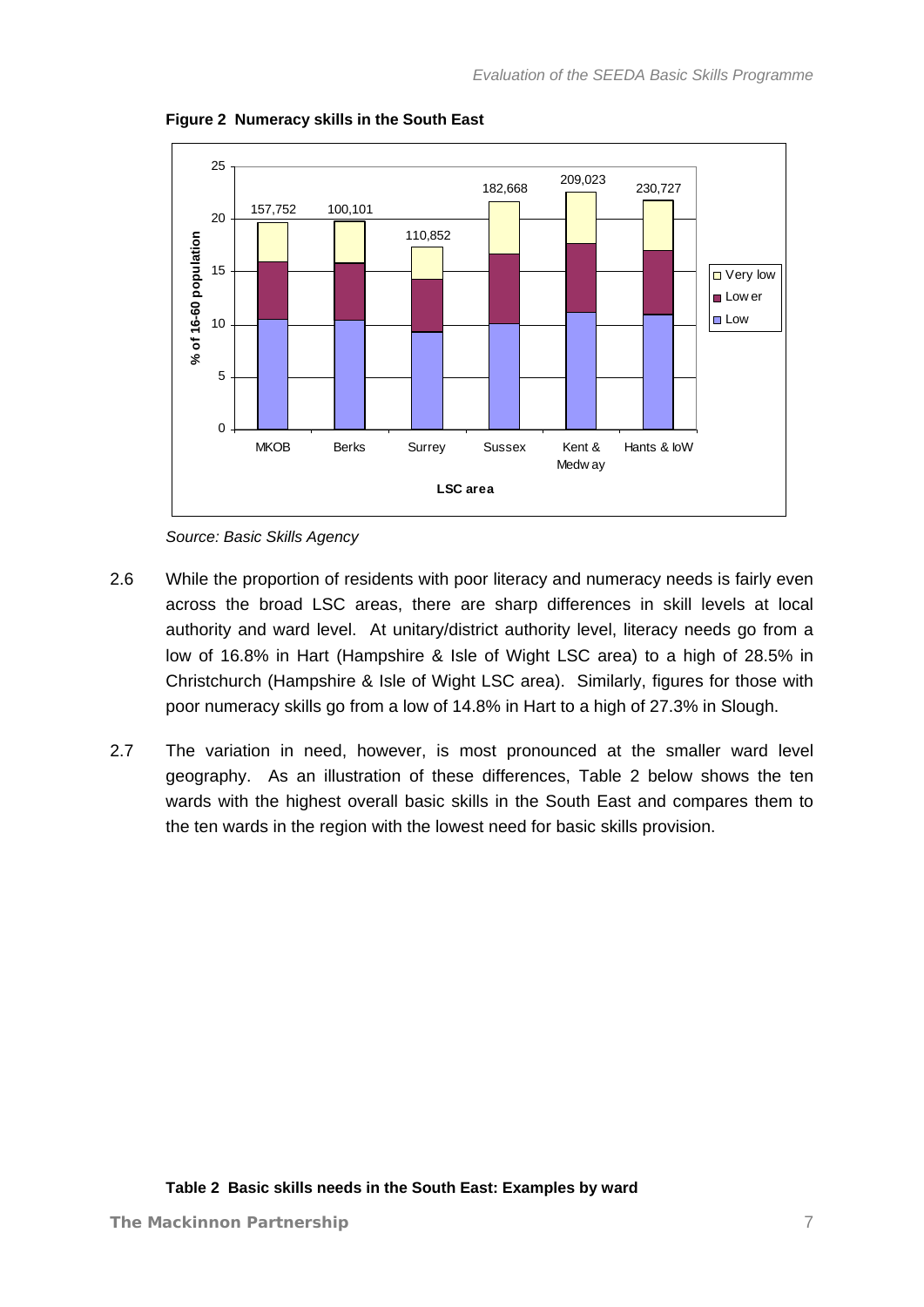| <b>LSC</b>       | <b>Authority</b>      | Ward                         | Poor     | Poor            |
|------------------|-----------------------|------------------------------|----------|-----------------|
|                  |                       |                              | Literacy | <b>Numeracy</b> |
| <b>MKOB</b>      | Milton Keynes         | Eaton                        | 45.8     | 53.6            |
| Kent & Medway    | Ashford               | Stanhope                     | 43.8     | 51.3            |
| <b>MKOB</b>      | Oxford                | <b>Blackbird Leys</b>        | 38.0     | 44.4            |
| Kent & Medway    | Shepway               | <b>Folkestone East</b>       | 37.9     | 44.1            |
| Hants & IoW      | Havant                | <b>Warren Park</b>           | 37.6     | 43.9            |
| Kent & Medway    | Ashford               | <b>Ashford Twelve Acres</b>  | 36.0     | 42.0            |
| Hants & IoW      | Basingstoke & Deane   | Daneshill                    | 35.2     | 40.9            |
| Sussex           | Swale                 | <b>Sheerness West</b>        | 34.7     | 40.3            |
| <b>Sussex</b>    | Crawley               | Bewbush                      | 34.7     | 39.9            |
| Sussex           | Hastings              | Hollington                   | 34.5     | 39.6            |
|                  | <b>Most need</b>      | <b>Least need</b>            |          |                 |
| <b>MKOB</b>      | Vale Of White Horse   | St.Helen Without             | 13.3     | 11.7            |
| <b>Berkshire</b> | <b>West Berkshire</b> | Chieveley                    | 13.3     | 11.6            |
| Hants & IoW      | Hart                  | Crondall                     | 13.2     | 11.6            |
| <b>MKOB</b>      | Chiltern              | <b>Chalfont Common</b>       | 13.2     | 11.6            |
| Surrey           | Epsom And Ewell       | Stamford                     | 13.0     | 11.6            |
| <b>Berkshire</b> | Wokingham             | <b>Barkham</b>               | 13.0     | 11.5            |
| <b>MKOB</b>      | Windsor & Maidenhead  | Eton North And South<br>13.3 |          | 10.3            |
| <b>MKOB</b>      | Aylesbury Vale        | Luffield Abbey               | 12.1     | 10.5            |
| Hants & IoW      | Rushmoor              | 11.4<br>Queens               |          | 10.7            |
| <b>MKOB</b>      | Oxford                | Central                      | 3.6      | 4.1             |

*Source: Basic Skills Agency* 

- 2.8 The table shows that there are severe hotspots of need across the region, where need is more than double average figures for the South East. The data also shows that generally, areas with low levels of literacy skills also have low levels of numeracy skills.
- 2.9 In addition, these wards also score poorly on a number of other measures: the Index of Multiple Deprivation ranks these wards among the top ten percent most deprived areas in the country on almost every score (income, employment, health, education, skills and training, housing and access to services). The need to tackle basic skills, as one of the critical factors in underpinning economic and social inclusion, is therefore vital to these areas (and others like them) if the lives of residents are to be improved.
- 2.10 With the issues of tackling workplace provision, building capacity and partnership working and tackling multi-deprived areas in mind, we now examine the supply side of the equation. Given the basic skills need, how did SEEDA select, shape and appraise bids to run basic skills flagship projects under the programme?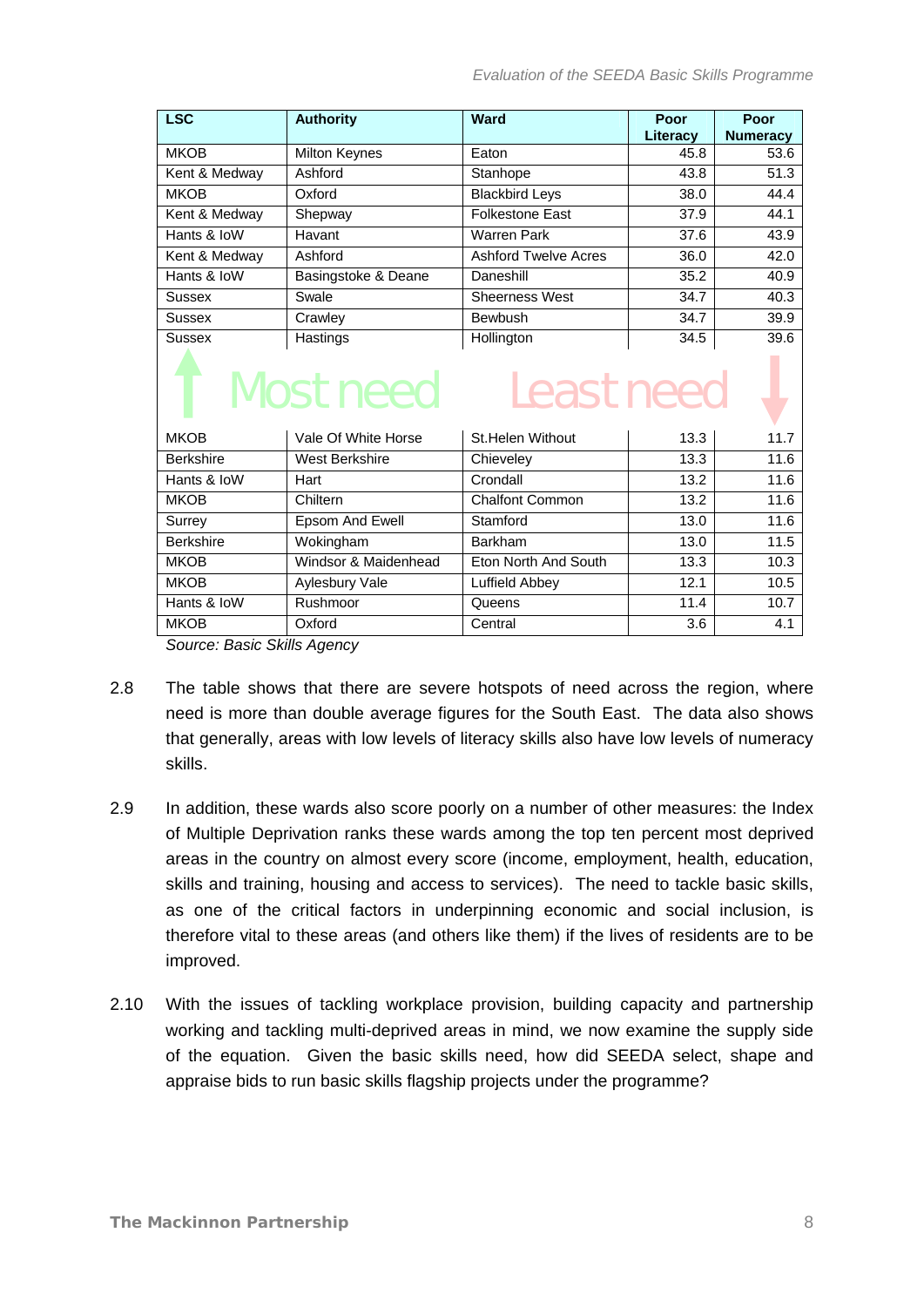### **Selecting projects**

- 2.11 SEEDA aimed to establish a 'flagship' project in every county across the South East to act as beacons for basic skills in the region. In fact, all projects funded under SEEDA's basic skills strategy are labelled 'flagship' projects, as they mark new territory for SEEDA and are, in the main, innovative pilots that have helped to confirm SEEDA's commitment to its strategy and to raise the profile of basic skills in the region. While stakeholders throughout the region have worked on basic skills for a number of years, SEEDA's intervention in the market place denotes a substantial hike in resources allocated to basic skills and a consequent increase in the attention afforded basic skills regionally.
- 2.12 In inviting bids from a broad range of key stakeholders under a broadly defined heading of basic skills (from developing capacity to actually delivering basic skills training in SMEs), SEEDA obtained a wide variety of project proposals, with differing approaches, foci and target beneficiaries.
- 2.13 The basic skills team then applied a rigorous appraisal process to each bid, evaluating proposed projects according to eight key criteria:
	- description and rationale;
	- strategic fit:
	- outputs;
	- funding requirements;
	- value for money;
	- risk assessment;
	- monitoring and evaluation;
	- forward strategy.
- 2.14 Although this appraisal system is a standard process applied to virtually all SEEDA's major investments across a wide variety of projects (and not tailored specifically to proposed projects under the basic skills strategy), it gave SEEDA's basic skills team a useful mechanism through which to assess bids thoroughly on all pertinent measures and to ensure that projects selected addressed the issues identified in the basic skills strategy and also yielded a significant volume and high quality of outputs.
- 2.15 In particular, larger projects were required to provide a detailed evidential basis supporting the rationale of the project, ensuring that more sizeable investments were targeted at projects that could show a real need existed and could be met.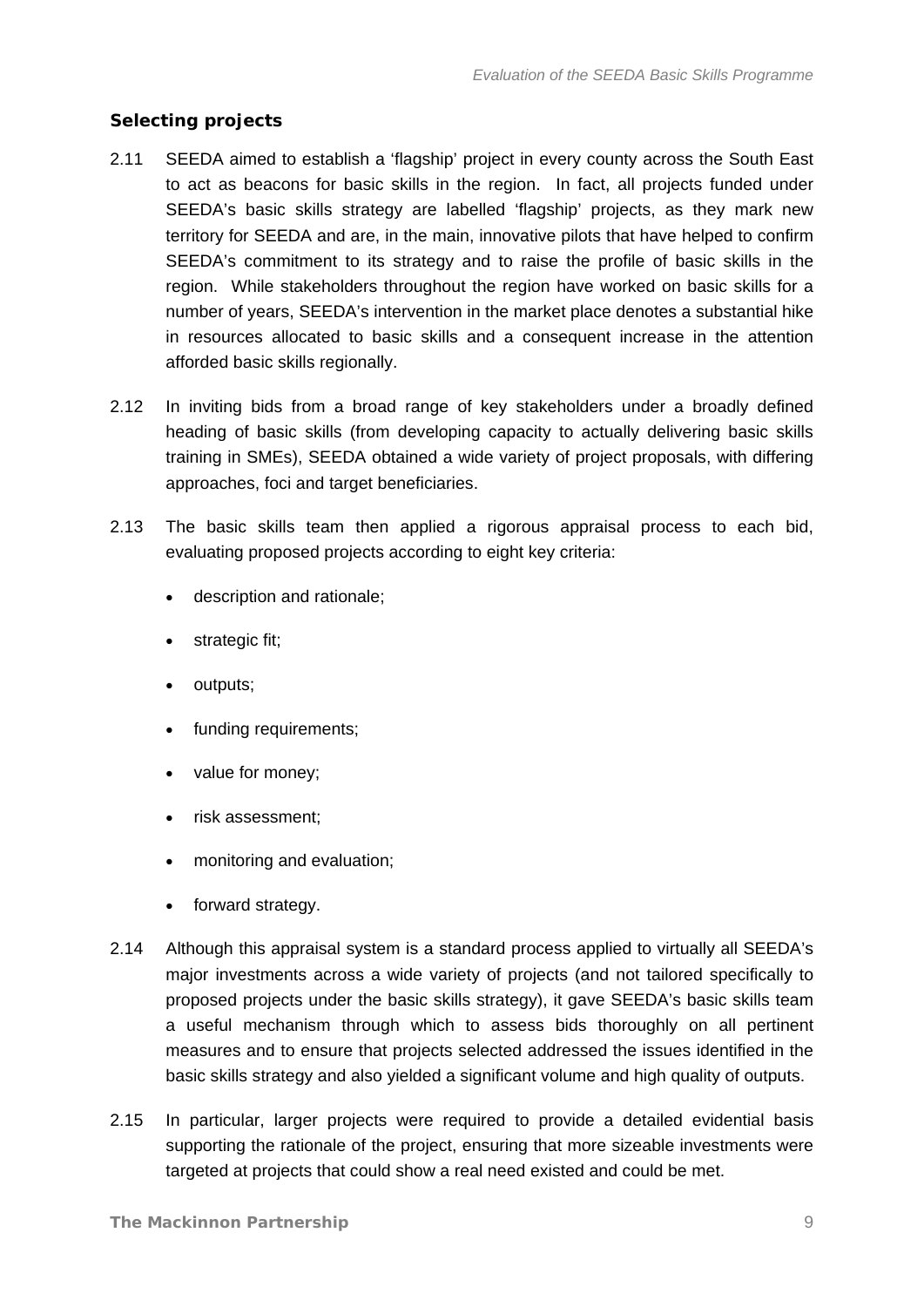- <span id="page-11-0"></span>2.16 In employing a standard appraisal system, SEEDA is also able to assess how individual projects align with its other strategies and wider corporate objectives. Proposals which do not impact positively on any other learning and skills or economic and social inclusion agendas, for example, were less likely to be funded than those that could demonstrate support for SEEDA's core strategic aims and thus enable all of the Agency's work to contribute to a well-defined framework of objectives. Bids were also marked in a more positive light if they contributed to SEEDA's sustainable development framework and therefore helped to ensure that if a project was funded, then it would not negatively impact on other projects or Agency aims.
- 2.17 While the basic skills strategy did not formally include specific objectives to fund projects to help or target particular beneficiaries (such as coastal towns, multideprived areas, black and ethnic minority groups or rural communities), the basic skills team was clearly aware of all these issues and likely hotspots of need and consequently recommended projects for funding that contributed to or addressed all key points. The additional appraisal and ratification of larger projects by SEEDA's board also ensured that investments were aligned along over-arching strategic objectives.
- 2.18 There are, however, two key areas that could be improved in the project selection and appraisal process. The first is to improve the level of detail and planning associated with the 'Forward Strategy' element of the system. While SEEDA originally intended to complete its project set-up and strategic intervention in the period covered by this basic skills strategy, it has not been possible to achieve these aims within the original timeframe. SEEDA has, however, made significant inroads into pump-priming basic skills provision and building capacity and delivery mechanisms – but there must be more attention focused on the sustainability of these impacts, and this should start at the initial appraisal of a project bid. In a set of appraisal forms running to around 25 pages, however, there are only three short questions concerning an exit strategy. Typically, answers given run to no more than a paragraph combined and have little evidential basis.
- 2.19 Imprinting the importance of sustainability and forward strategies on the consciousness of funders, deliverers and beneficiaries alike is critical if a lasting impact is to be made. A study for the Joseph Rowntree Foundation $4$  on creating sustainable regeneration found that:

*"The chance of short-life programme achievements surviving seems in part to depend on an effective 'exit strategy' being planned and built into all activities from the very start."* 

Joseph Rowntree Foundation

-

<sup>&</sup>lt;sup>4</sup> Creating Sustainable Neighbourhood and Estate Regeneration, The Joseph Rowntree Foundation, 1995.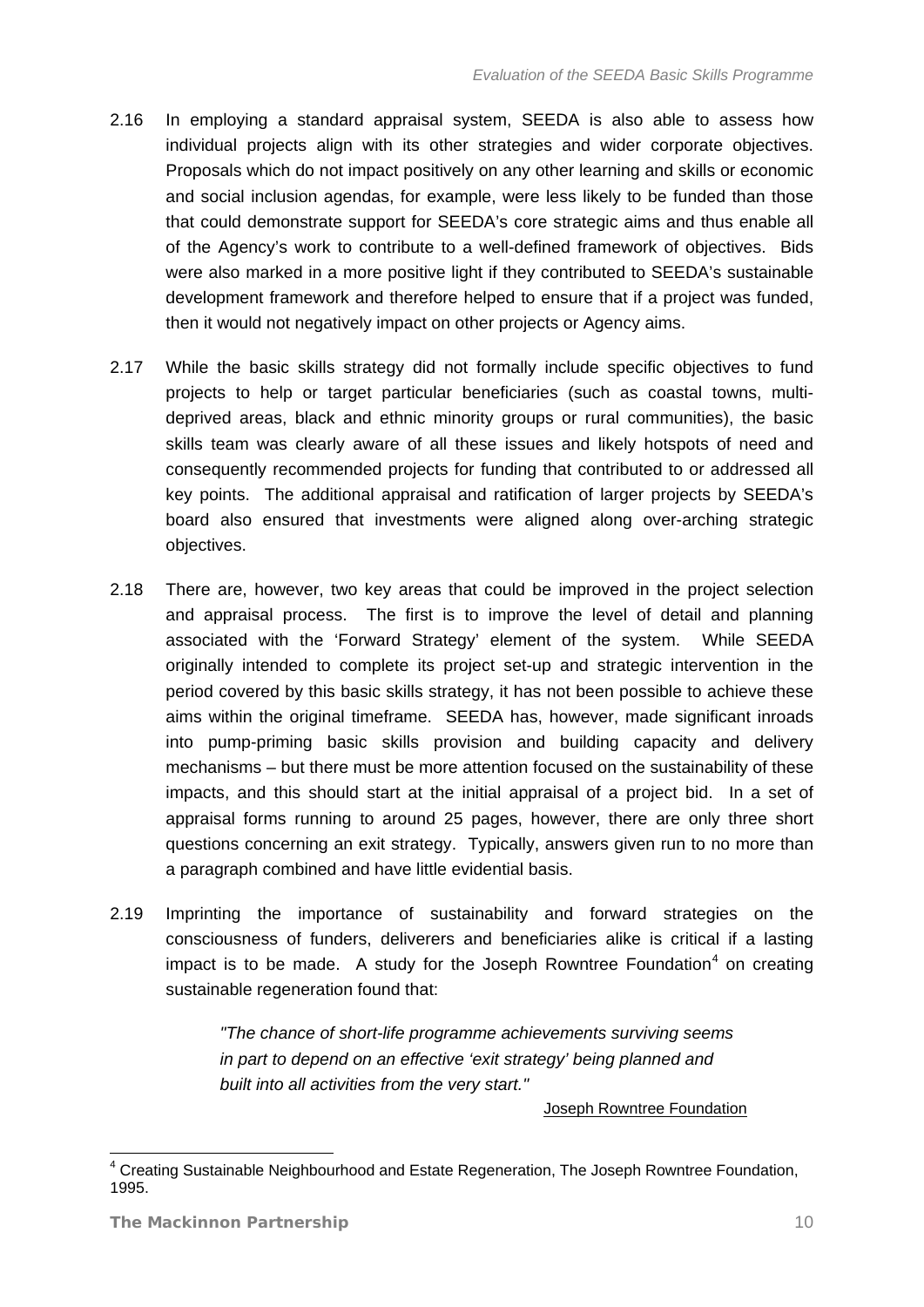- 2.20 Our analysis of projects funded under SEEDA's basic skills strategy (in Section 4 of this report) shows that the key danger to failing to achieve a lasting impact  $-$  a real strategic intervention – on basic skills in the South East is a lack of forward strategy on projects.
- 2.21 The project selection process should therefore include far more detailed forward planning. Sustainability post-SEEDA funding should be a key criterion against which to judge projects and future funding bodies and strategies should be identified from the start. If no clear strategy exists (as may happen with more experimental pilot projects), SEEDA should be prepared to fund projects past the first phase of its basic skills strategy. Once accepted for funding, projects should then prepare an action plan on how to arrive at a sustainable future and work with SEEDA and other stakeholders in the region to implement it.
- 2.22 The second key area concerns the monitoring and evaluation of projects. While it is important to monitor the outputs of a project against targets for funding and value for money purposes, it is equally important to take into account 'softer' measures and the distance travelled with beneficiaries. In taking on basic skills, SEEDA has confronted an issue that touches many people and communities who potentially face a number of complex and inter-related problems. Moving a beneficiary on just a small step may require substantial investment and resources and while the outcome is recorded as 'one tick in one box', the change for that particular beneficiary can be considerable.
- 2.23 Similarly, working to promote basic skills in the workplace may achieve a number of impacts that are not measurable by conventional, numerical data outputs: an SME might experience a change in training culture and staff development, attitude to basic skills or develop a more supportive environment towards its workforce. It is therefore necessary to establish a baseline measure in these areas and to revisit findings later on in the life of the project.
- 2.24 These criteria forward strategies and evaluation should be more fully included in appraisal systems across SEEDA, as well as for the basic skills project selection process. They are also two recurring themes in our evaluation of the basic skills strategy and are discussed more fully in the Recommendations section of this report.
- 2.25 So, having selected a wide range of projects to be funded under the basic skills strategy, we now turn to examining their impact across the South East.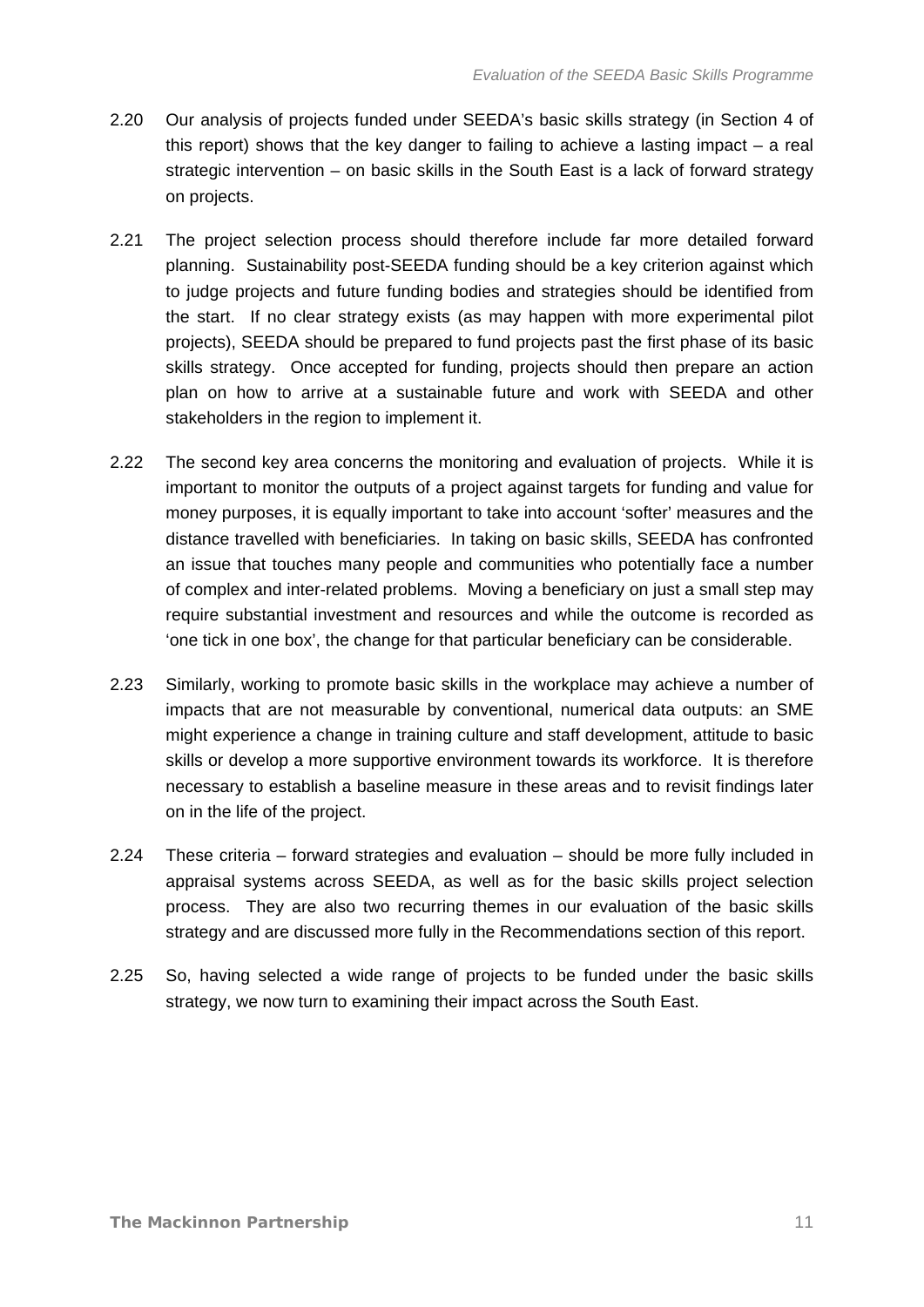## <span id="page-13-1"></span><span id="page-13-0"></span>**3. Impact in the region**

- 3.1 In evaluating SEEDA's basic skills strategy, we undertook in-depth face-to-face interviews with a large number of key 'stakeholders' across the region. In addition to interviews with SEEDA's basic skills team itself, these included key directors within SEEDA, basic skills strategic and operational staff at each of the six LSCs covering the South East, the Basic Skills Agency, the Adult Basic Skills Strategy Unit, the Government Office for the South East, the TUC, the Workplace Basic Skills Network, the Federation of Small Businesses, Jobcentre Plus and NHS University.
- 3.2 Interviews focused on the main issues surrounding basic skills in the region, workplace learning, the impact of SEEDA's strategy on basic skills in the region and its sustainability and the relationship between key stakeholders.

### **Overview**

- 3.3 In broad terms, SEEDA has done what it set out to achieve in its first basic skills strategy: it has greatly raised the profile of basic skills and established a partnership approach to addressing basic skills involving key stakeholders in the region. In terms of outputs, it has trained some 12,000 people and advised around 600 businesses and spent a substantial amount of money (particularly in comparison to others RDAs), which has also helped to raise awareness of basic skills.
- 3.4 In 2002-03, SEEDA spent some £4-5m on basic skills half the resources allocated to its learning and skills division – which "staggered" stakeholders in the region and other RDAs alike. In bringing such resources to the table, SEEDA has managed to establish a broad partnership of key players across the South East, including LSCs, Government Office, the BSA and Learning Partnerships.
- 3.5 In particular, communication with LSCs has been greatly enhanced. Each LSC area now has a SEEDA-funded basic skills coordinator and sub-regional objectives are more closely aligned with those for the South East as SEEDA's regional basic skills strategy forms the basis of each local LSC basic skills strategy.
- 3.6 SEEDA has targeted basic skills in the workplace after identifying an "alarming market failure" in provision. All stakeholders throughout the region agreed that the workplace represented a gap in basic skills provision and that SEEDA was right to target this area, particularly given that the Agency comes from an economic growth perspective and has a primary focus on the workforce.
- 3.7 Below we identify specific areas of success and highlight key issues at a regional level.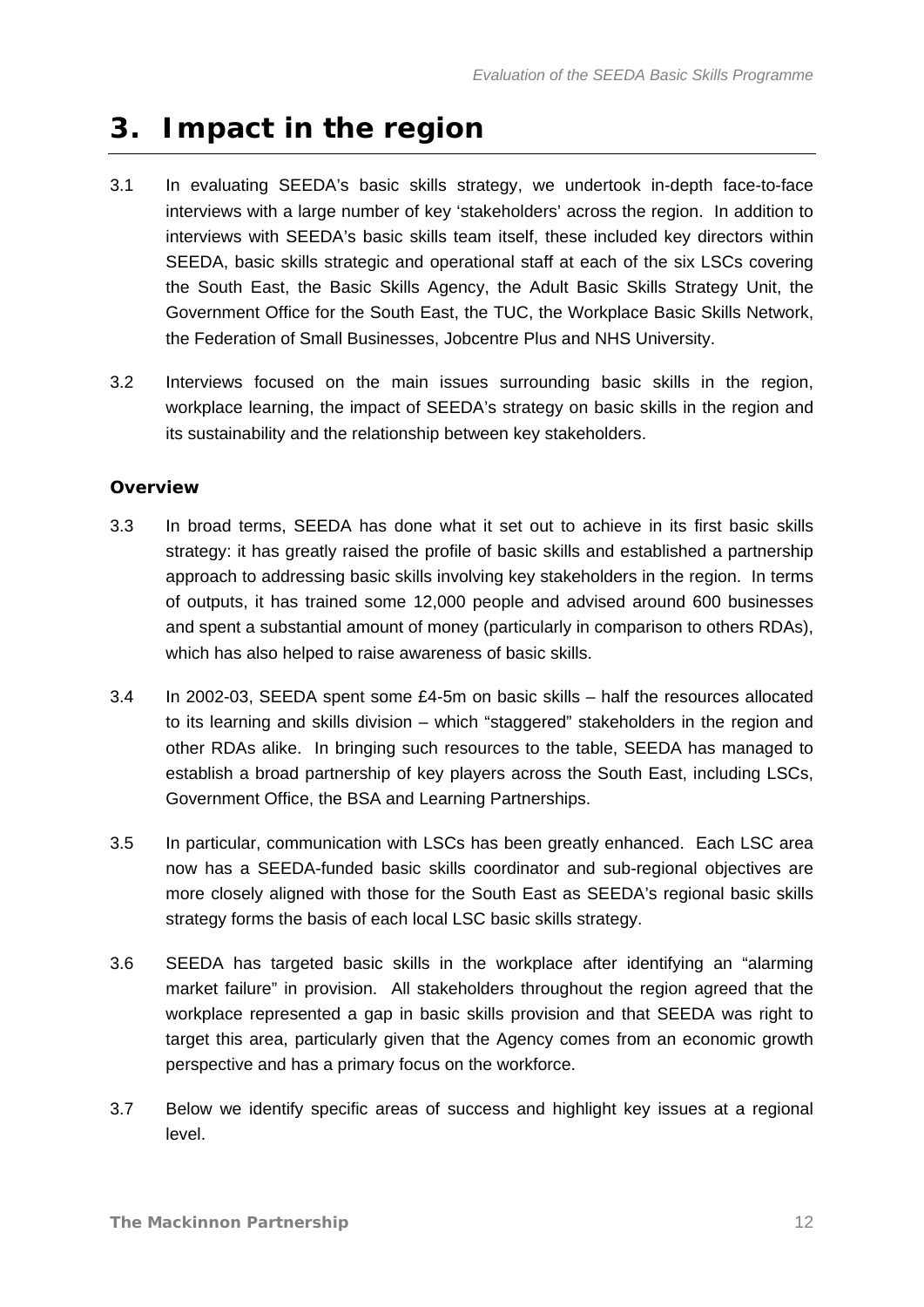#### **Working in partnership**

- 3.8 SEEDA is viewed as being "ahead of the game" in comparison to the way other RDAs have approached basic skills: it spends more money, has developed partnership working among key stakeholders and set up projects throughout the region to address a real gap in provision (the workplace). In blazing a trail, however, it has inevitably encountered new and difficult obstacles and there are lessons to be drawn in each case.
- 3.9 Firstly, SEEDA's success is based on the fact that it can grab the bull by the horns and get things done: in the words of one stakeholder, "SEEDA rolled up its sleeves and got its hands dirty – they [the Basic Skills team] put their money where its mouth was and showed they could make a difference". But as there was no recognised path or best practice to follow, there were some concerns that SEEDA "stepped on the toes of some partners" in getting things up and running. In particular, some stakeholders felt that the basic skills coordinators recruited to each LSC area were "imposed" rather than taken on through consultation. Consequently, the added value of the coordinators has perhaps been lessened as LSCs have not worked as closely with coordinators as might have been the case in some areas.
- 3.10 There are also some stakeholders or partners that have not been brought into SEEDA's partnership to tackle basic skills. While SEEDA's basic skills strategy makes several references to SRB partnerships, no real engagement with such groups has been made. While many SRB partnerships have managed projects that have touched on basic skills in the South East over the last three years, the wide range of focus and the large number of partnerships has made it very difficult for SEEDA's basic skills team to target particular groups to work with and support. As SRB comes to an end and Area Investment Frameworks (AIF) take shape across much of the region, SEEDA should ensure that basic skills is on the agenda when the scope of each AIF is agreed.
- 3.11 SEEDA has, however, been successful in bringing key partners together and in starting to align strategies and actions. Now that the LSCs have bedded down, the Skills For Life White Paper has set the Government's agenda and the FRESA begins to take shape, regional partnership working on basic skills has become more focused, particularly as there is now more concentration on the larger stakeholders working together – the LSCs, GOSE, Jobcentre Plus and SEEDA. The formation of the South East Region Skills for Life Strategic Group provides more opportunities to work together more strategically and, crucially, address the issue of sustainable and flexible funding which underpins the success or otherwise of the basic skills strategy. (We expand these points are expanded in the Recommendations section of this report.)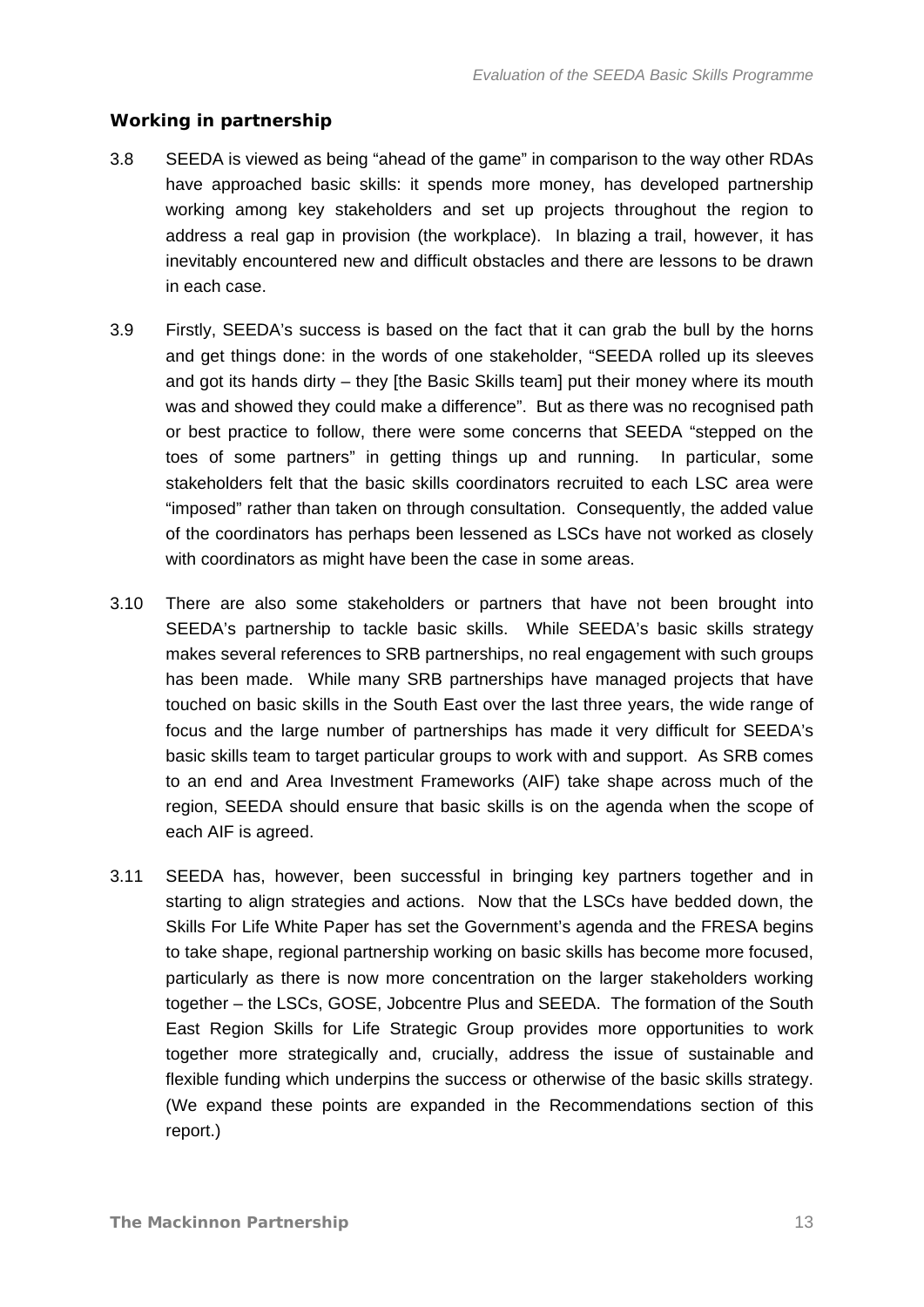3.12 However, while communications between LSCs and SEEDA has been improved, some LSCs feel that the relationship regarding basic skills is only really working on an operational level and that there is insufficient dialogue at director level. SEEDA now needs to instigate communication between key partners at senior director level to address the long-term future of basic skills provision and how it is funded.

#### **Workplace learning**

- 3.13 Interviewees felt that SEEDA is right to focus on basic skills provision in the workplace, as there was a clear gap in the market that was not being addressed. Several key issues, however, remain. Firstly, there is a stigma attached to 'basic skills' and this becomes more acute in trying to address a need in the workplace, where employees often feel uncomfortable in admitting to problems concerning literacy and numeracy to their employers and fellow workers. A re-branding to 'essential (business) skills' appears to have reaped rewards for some projects.
- 3.14 There are also difficulties in engaging employers in training, particularly on a basic skills agenda, where there seems to be a reluctance to admit to literacy and numeracy problems among the workforce. On a large scale, employers have not yet been convinced of the benefits in tackling basic skills and there exists a need to sell work based learning to companies and include basic skills on the agenda.
- 3.15 Most stakeholders had concerns, however, that there is still a shortage of basic skills tutors in the region and that this needs to be addressed strategically across the South East. Some interviewees reported problems with organisations generating demand without also delivering supply due to a lack of capacity. In Berkshire, SEEDA's strategy has given the county a focus through its flagship project and there is now an agreement that no demand for basic skills training will be pursued outside the flagship project. Centralising basic skills provision in one project would allow a more coordinated approach to local employers and would reduce duplication of effort and help to ensure that demand is met.
- 3.16 However, stakeholders across the region felt that basic skills could not be sold to employers alone, but had to be wrapped up in a broader training package and embedded in the companies themselves. Several interviewees felt that workplace basic skills has to be integrated into HR management, induction assessments and training, health and safety training and communication and team building skills. While this approach may well yield more success in engaging employers, it would require a more coordinated approach: several interviewees felt that Business Link would be best placed to contact employers and sell training needs analysis to a company.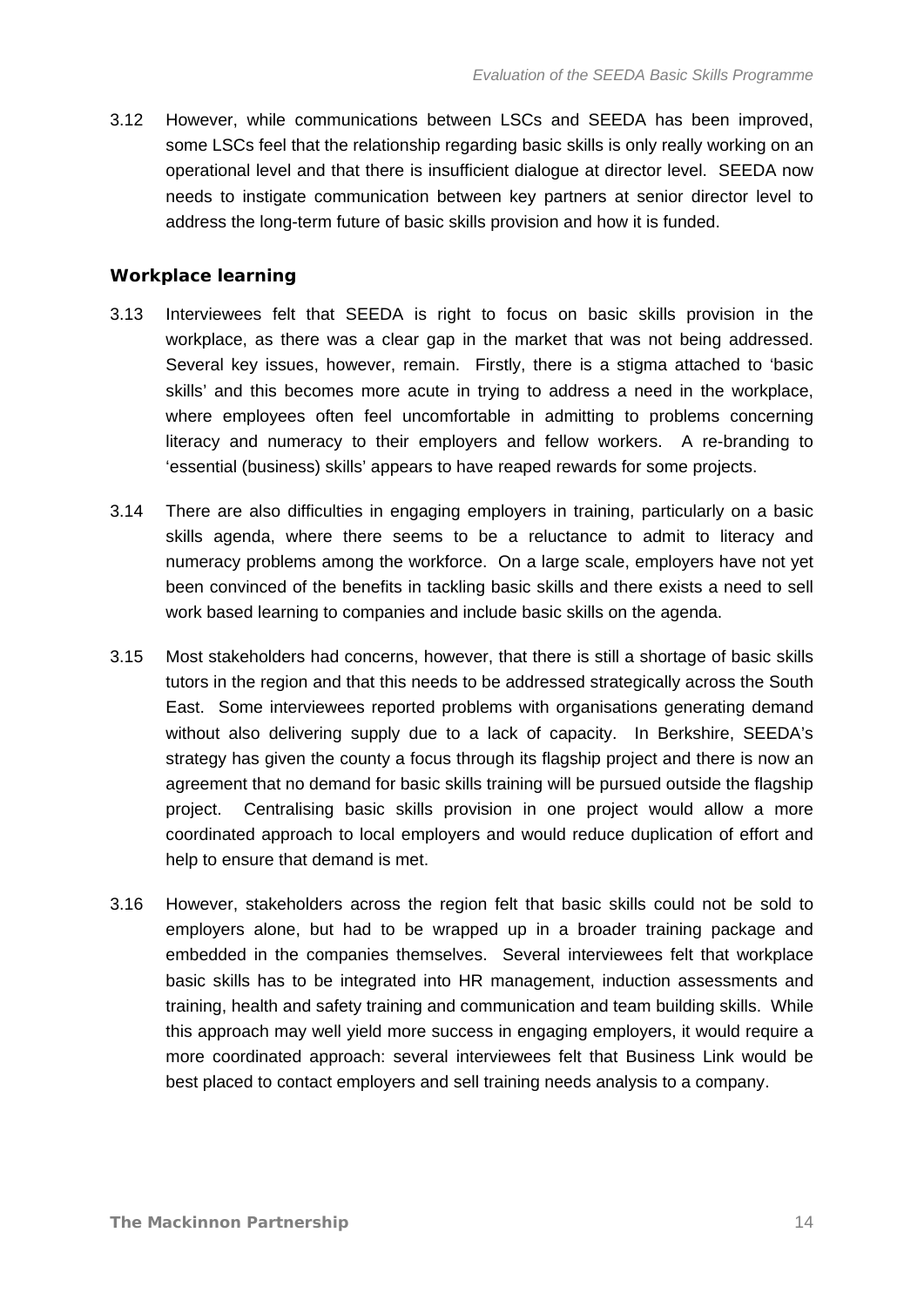3.17 While it is currently not part of the regional strategic partnership, SEEDA should explore the potential of engaging Business Link on basic skills, which could be well placed to identify basic skills needs within companies and refer them to the most appropriate point of contact. This, however, raises another problem of capacity: there needs to be a higher number of business advisers and HR managers skilled in identifying and addressing basic skills needs in the workplace.

#### **Replication**

- 3.18 Some stakeholders in the region have been working to tackle basic skills for a number of years (certainly before SEEDA announced its basic skills strategy) and consequently had strategies and projects already in place to address the issue. SEEDA's entry into the basic skills market has managed to influence policy on basic skills at sub-regional level through the LSCs, who have used SEEDA's strategy as a platform to underpin their own work on basic skills. The Agency has also ensured that a significant gap in the market – the workplace – has been put on the basic skills agenda.
- 3.19 In working collaboratively with stakeholders across the region SEEDA has managed to propagate its own basic skills agenda and draw more players into the arena that have, in turn, begun to work in partnership on basic skills. A good example is seen in the work of SERTUC, who now have a "very good relationship" with SEEDA. Being involved strategically with SEEDA has given SERTUC "real credibility, particularly with the LSCs" and is, in SERTUC's opinion, in stark comparison to work in other regions of the UK. This relationship has given SERTUC "extra legitimacy", particularly with employers, most noticeably with a number of NHS trusts in the South East to whom they have been able to bring their substantial knowledge of basic skills needs to low paid workers.
- 3.20 There are several more examples of new organisations becoming part of a wider network of those working to address basic skills needs in the south East. The majority of these have resulted through flagship projects and are described in the next section of this report. Similarly, the dissemination of best practice was judged by flagship project managers, SERTUC and the Basic Skills Agency to have been a key strength at a project level and this is also discussed in the following section.

#### **Information**

3.21 The vast majority of stakeholders expressed concern that there is insufficient information on the scale of basic skills needs in the region, the range of projects in the region that address basic skills in whole or in part, and the range of funders that are making resources available to address basic skills in the South East.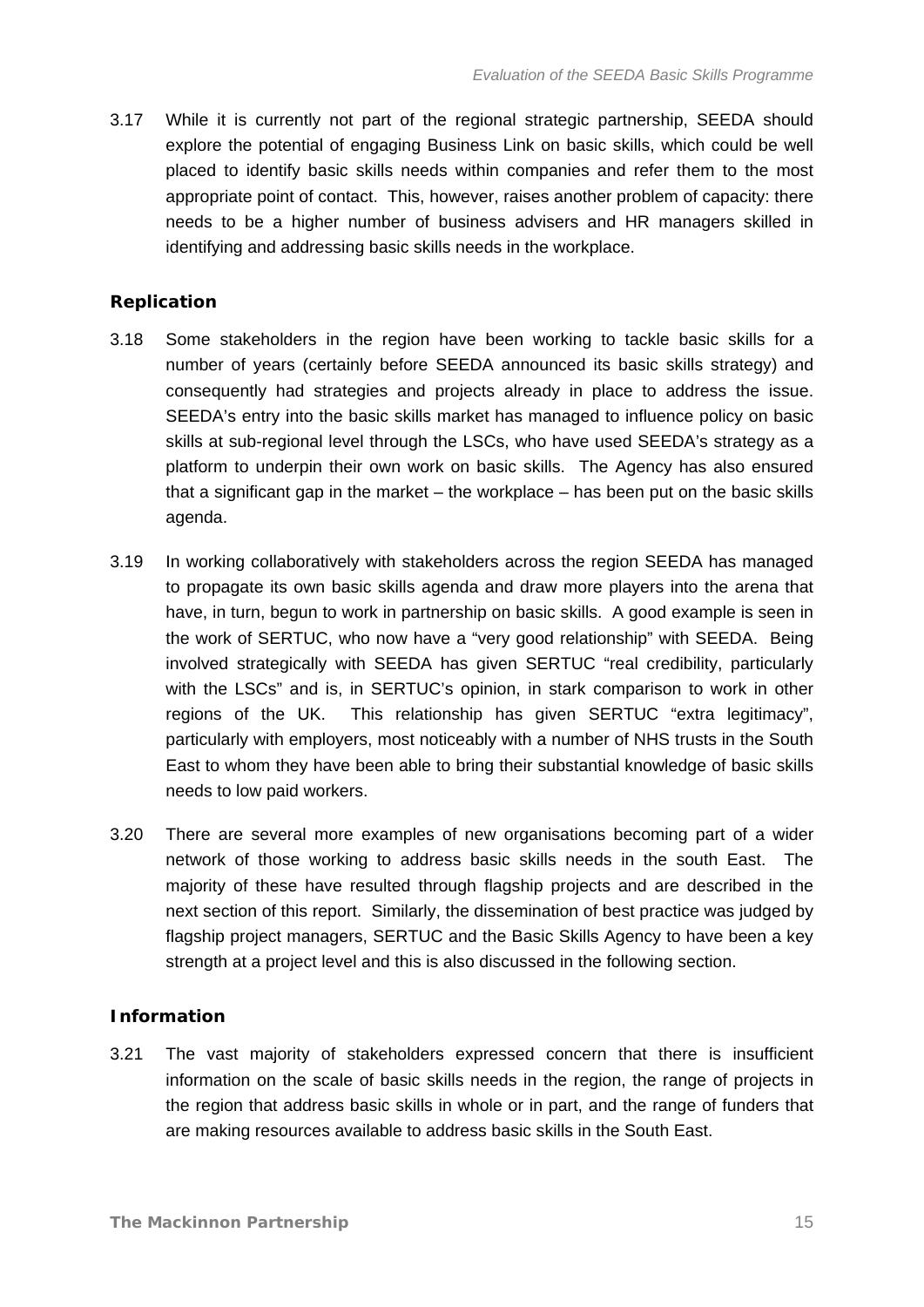- 3.22 Most stakeholders reported that they still used data collected for the Moser report and updated data by the Basic Skills Agency when trying to establish the scale of need in local areas. These sources, however, were now felt to be "inadequate and out of date" and, in particular, did not help providers take into account the high number of people with poor English skills who have moved into the region in recent years. Solent Skills Quest (who manage the Essential Skills For Rural Businesses project) also pointed out that are hotspots in the South East (including the New Forest area) where there are large numbers of workers from the continent with poor English language skills who require ESOL support, but who as new residents, are not eligible to go on College courses for three years.
- 3.23 Interviewees felt that new, local area data was needed and that this should be collected through the LSCs and that new research into basic skills needs across England would provide a more accurate and up to date picture. Regional stakeholders should certainly consider collaboratively funding new research to identify the current scale of need in the South East.

#### **Sustainability**

- 3.24 Stakeholders in the South East praise SEEDA's work on basic skills. All stakeholders, however, expressed concerns regarding the future financial viability of projects in the South East without continuing support from SEEDA.
- 3.25 SEEDA is viewed by regional partners as a development organisation, set up to pump prime innovation in the region. SEEDA's basic skills strategy reflects this as projects were designed to be financially supported for three years before successful flagships could be taken on by mainstream funders. However, partners felt that SEEDA's aim of making project managers responsible for sustainability was not adequately explained and, as a strategic intervention to influence mainstream funding, this has not yet worked as hoped.
- 3.26 SEEDA has recognised that more time is needed in order to achieve its mainstreaming objectives and has consequently shifted back its target date for these ambitions to be realised to 2006-07. While SEEDA hoped to establish best practice among successful flagships and hence pass the funding baton on to mainstream organisations, SEEDA's first basic skills strategy has focused very much on operational elements – setting up partnerships and projects, raising awareness of basic skills needs in the workplace among partners and businesses, and learning lessons and disseminating best practice across the region. It must now use this platform and operational expertise to persuade national Government of its case and influence the National Skills Strategy in order to address the sustainability of basic skills provision in the South East. We explore this core point further in the Recommendations section of this report.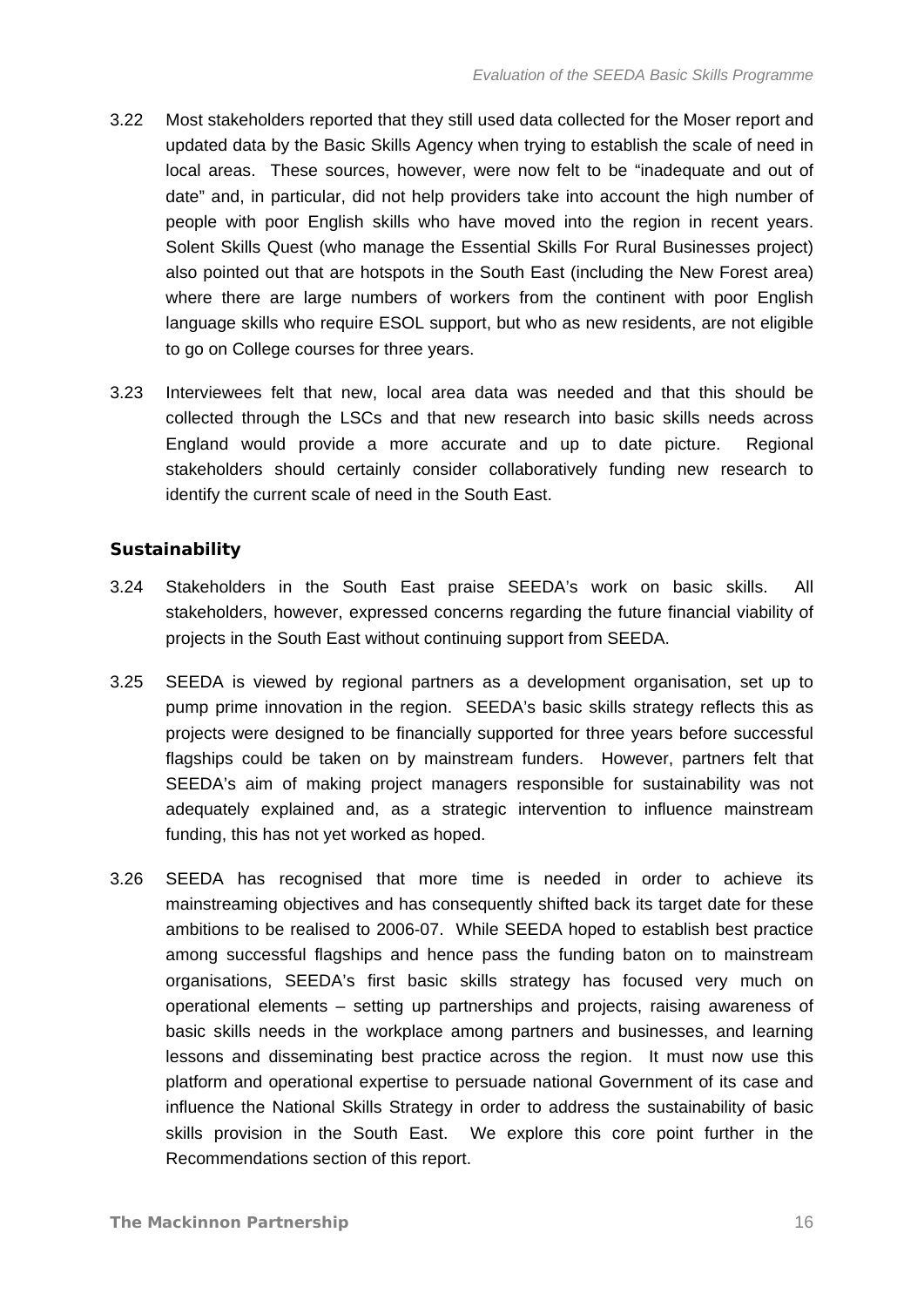- 3.27 If SEEDA is to support some projects for a further three years, however, it should be aware of current tensions that exist. Several stakeholders expressed concerns that while SEEDA is funding mainstream activities, LSCs have more difficulties in meeting local targets, as they cannot 'double claim' on outputs – a beneficiary of basics skills training through a flagship project that is co-funded by both SEEDA and an LSC cannot be claimed as an output by both organisations. This effectively reduces the pool of potential beneficiaries for LSCs and may create problems in reaching targets. In addition, some LSCs have expressed concern that SEEDA have "parachuted in" on an agenda which belongs to the Councils, and while they recognise the additionality that SEEDA has brought to the basic skills agenda (particularly in targeting and supporting projects in the workplace), this has created some tensions across the region.
- 3.28 Having proved to all partners that SEEDA can identify and support successful projects, there is now a need to engage on a strategic level with LSCs and other major funders to ensure coordination of approach to basic skills and the continued life of successful projects.

### **Conclusions**

3.29 SEEDA has undoubtedly helped to raise the profile of basic skills by engaging with a wide range of organisations and supporting generally first-class projects in a flexible way to allow innovation that otherwise may well not have happened. SEEDA has shown it is good at identifying good practice at an operational level – but the Agency now needs to ensure that good practice begins to influence mainstream strategy and funding.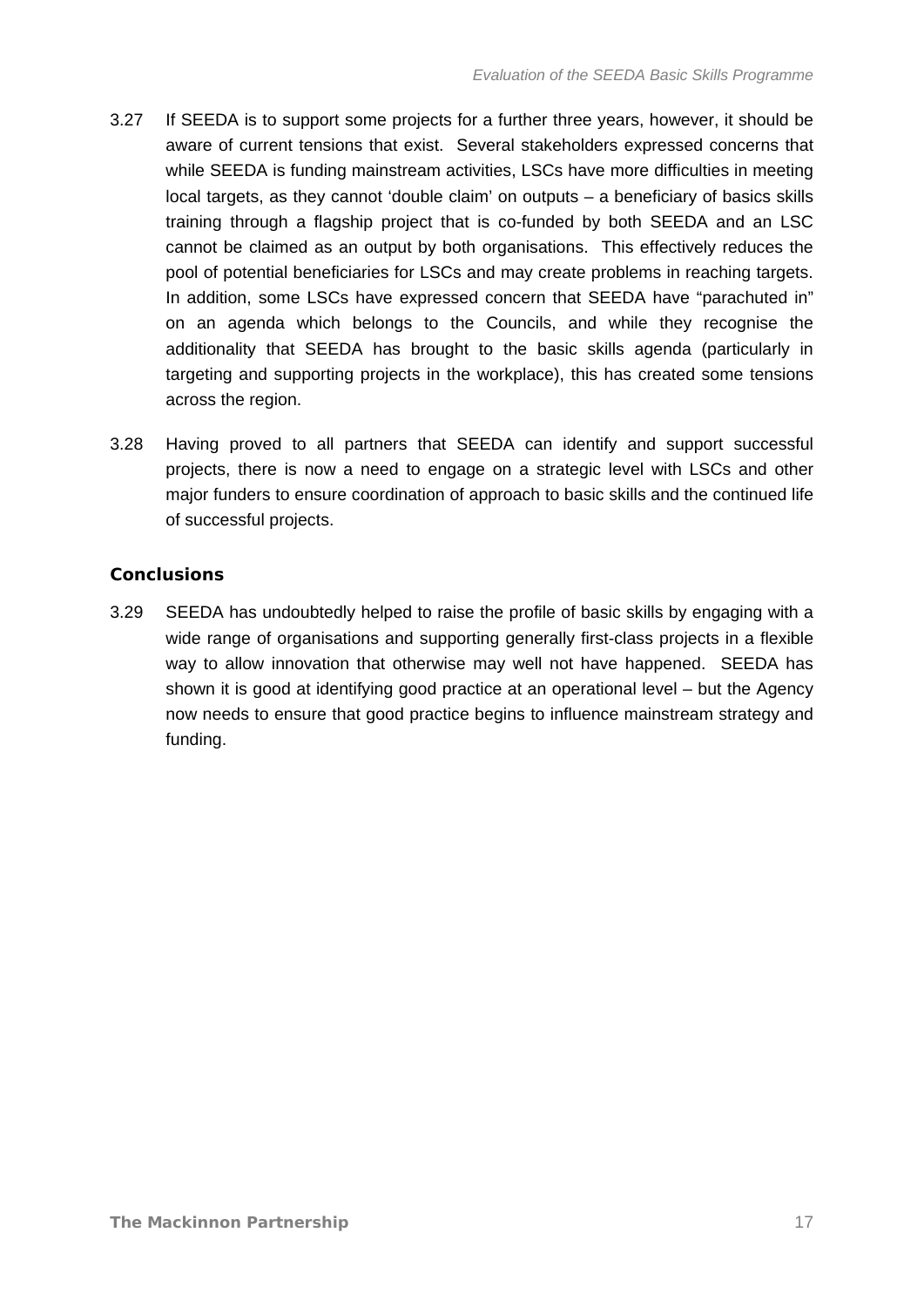## <span id="page-19-1"></span><span id="page-19-0"></span>**4. Impact of projects**

4.1 The greatest success of SEEDA's basic skills strategy lies in the flagship projects funded throughout the region. This evaluation has examined eight case study projects in detail and this section describes the main issues arising from our research. A full analysis of each individual case study project is included in Appendix A to this report.

## **Overview**

- 4.2 SEEDA's flagship projects have trained over 12,000 people and reached some 600 businesses. While this only represents just over one percent of the total number of people in the South East identified as having basic skills needs, the projects have, in the main, started from nothing and, as pilots, have made innovative impacts far beyond their total number of outputs.
- 4.3 SEEDA funding has brought a high-level of additionality to basic skills provision in the South East: most projects reported that without funding, as well as support and expertise from SEEDA's basic skills team, they would not have been in existence. The high level of flexibility within contractual arrangements (while ensuring targets and outputs are met) and a lack of bureaucracy has enabled SEEDA to bridge the gap between what the LSC can support through its rather rigid funding formula and what projects need to set up, manage and engage employers on basic skills. This in turn has raised the commitment of several LSCs, FE colleges and other providers to basic skills.
- 4.4 SEEDA has supported a wide range of projects that have enabled many lessons to be learnt and good practice established in a number of areas. Projects range from basic skills tutor capacity-building Professional Development Centres (PDC) across Kent and Medway, to small community-based provision on the Isle of Wight, to an award-winning project providing basic skills training to large firms in Basingstoke.
- 4.5 The Agency has also ensured that all areas of the South East have been engaged in the pilot stage of the basic skills strategy. While there were expressions of interest from nearly all sub-regions and counties, there was no initial interest in Buckinghamshire to develop a flagship project. Consequently, SEEDA approached the Adult Education Service directly and this has ensured coverage in all areas of the South East.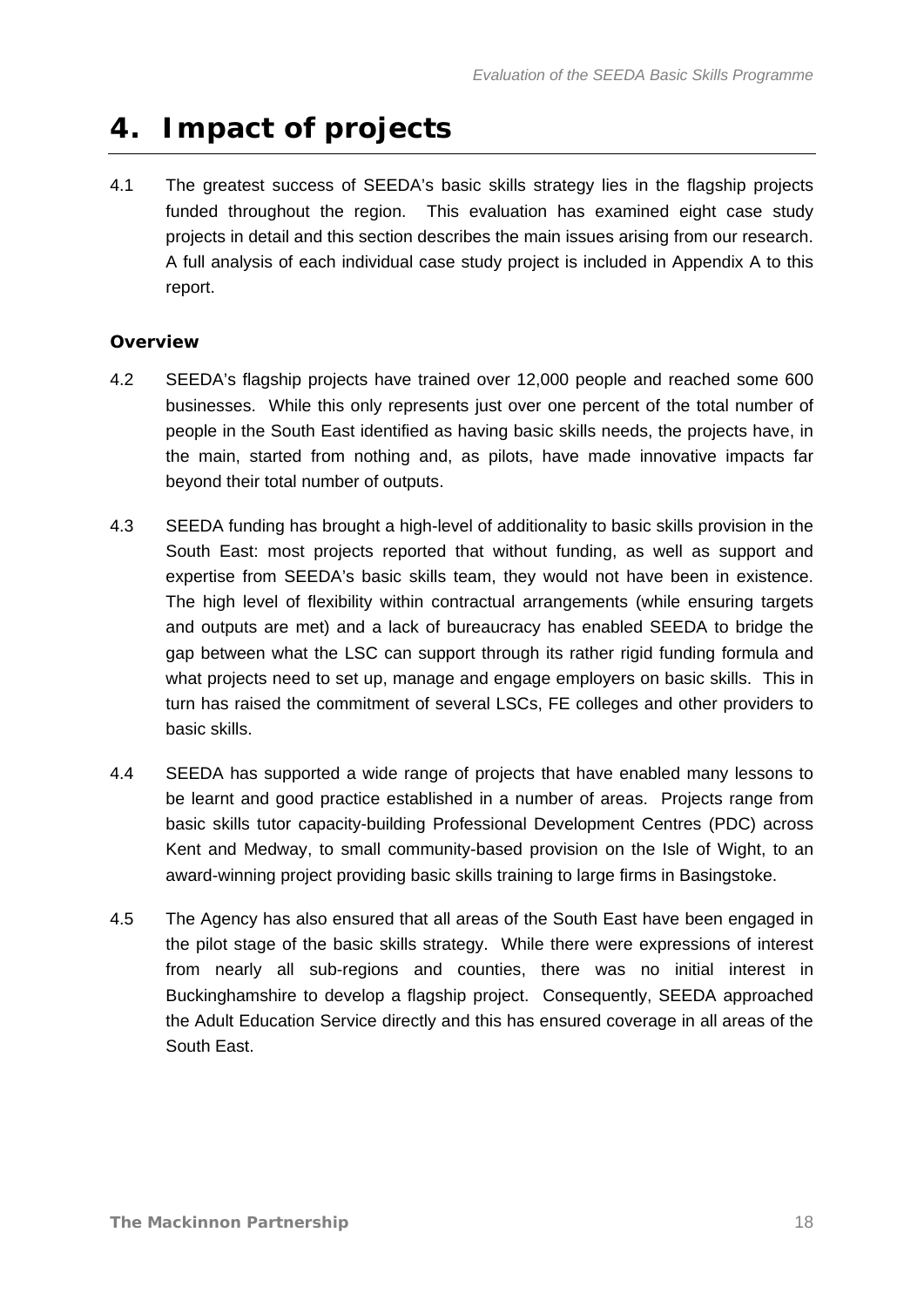### **Impact**

- 4.6 A major impact was made in the South East in the process of setting up the flagship projects. SEEDA's bidding process made it clear that only partnership approaches would be considered for funding. Consequently, a wide range of organisations are now working together to tackle basic skills who would not have done so otherwise. Berkshire Basics for Business, for example, has a partnership involving the local LSC, local authorities, Business Links and chamber of commerce, the Federation of Small Businesses and other private sector partners.
- 4.7 This insistence on partnership working has cascaded down into the projects themselves: SEEDA-funded PDCs in Kent & Medway, for example, invite new organisations into the fold and encourage them to work together on projects. Small community groups representing disabled, blind, homeless and dyslexic people, for example, have now been given the opportunity to access funds and resources (and hence tackle basic skills) they would otherwise not have had because they have "achieved critical mass by working in partnership".
- 4.8 All case studies researched in this evaluation achieved a high quality of provision with its target audience. All beneficiaries interviewed during our research were highly complimentary about the standard, method of delivery and relevance of the training and support they received. Businesses who had been engaged in projects reported increases in staff skill levels as well as improved morale, ambition and confidence due to a more open, supportive culture of learning that had usually been established in companies due to their participation in basic skills training.
- 4.9 Employees also thought highly of their training, praising the acquisition of new skills through well-structured training as well as the boost to their confidence and aspirations. A typical example of how a SEEDA flagship project has helped a business and its employees is described in Box 1 below.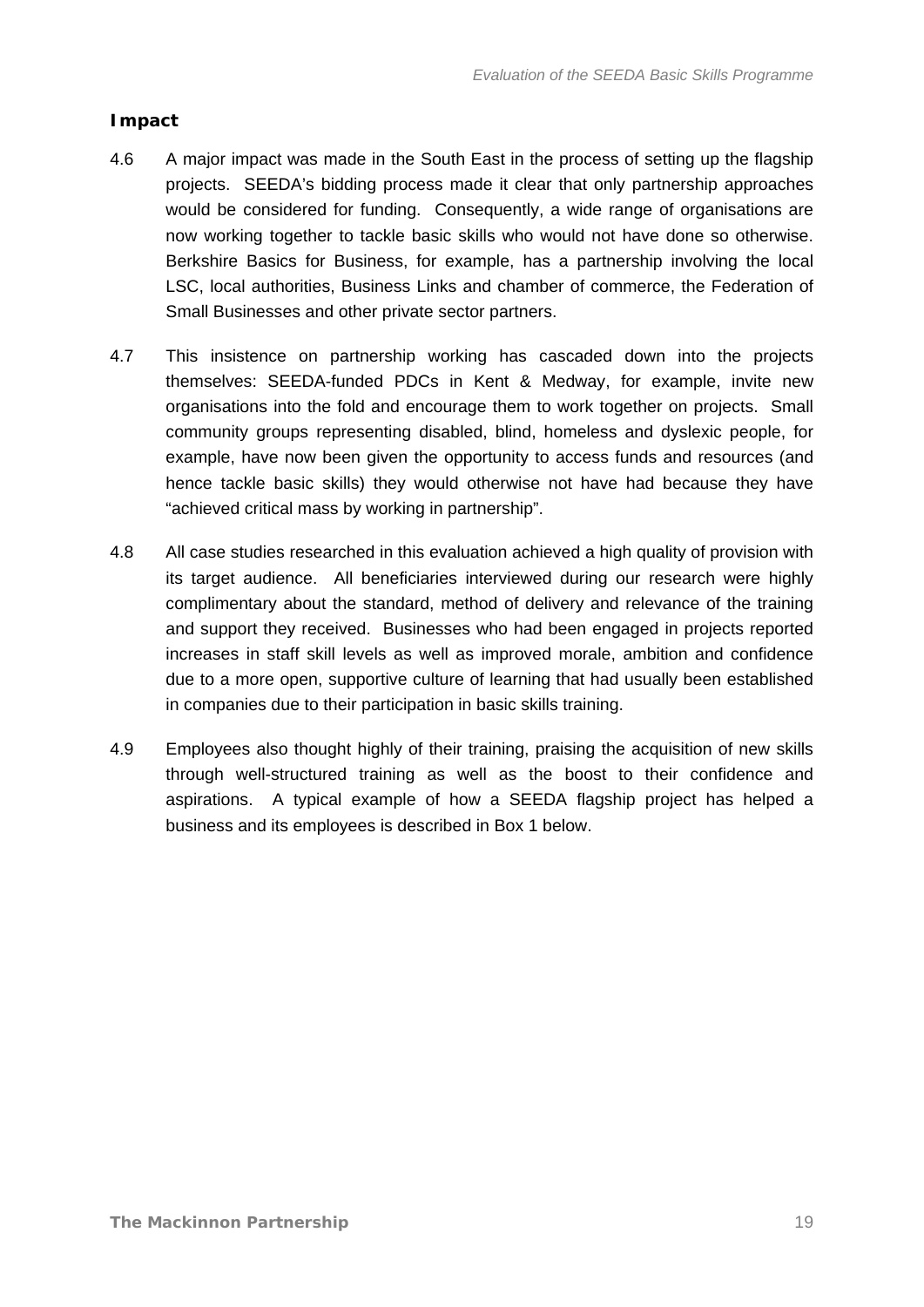#### **Box 1: Helping businesses with Essential Skills in Buckinghamshire**

One SME had training delivered at a time of significant restructuring, which led to more opportunities for promotion and development for the workforce. However, up until the restructuring there had not been a culture of learning within the organisation.

Following engagement with the project, the company identified the training needs of employees who were then asked if they were interested in the training. Initially some employees were reluctant, whilst some thought they were too old or that there may be some stigma attached. There was also some resentment about covering for people on training courses. However, this changed as more people went on the course. The Managing Director made a big deal of the training and presented certificates in front of the whole company. This got other employees curious and more asked to be put forward for training. Approximately 45% of the 75 staff have now been involved in the training.

As a result there is now a much better learning culture in the organisation and there are no problems covering people on training. Individuals feel more able to apply for new positions – for example they had the confidence to complete application forms. The company is also getting better quality work. Letters to customers are better and reports are being presented in a clearer way – for example including graphs. The company has not made any specific measurements on the impact, but all the employees who took part in the first batch of training are still with the company. This countered any concerns within management that if they trained people they may lose them.

- 4.10 In addressing basic skills in the workplace, projects have, in the main, reached 'new' learners and companies (individuals who had not previously undertaken training and companies who had fostered no real culture of learning). Essential Skills For Rural Businesses, which operates in the New Forest area, described SEEDA's input as "the Heineken effect", reaching the parts that other funders and projects cannot reach. The project targeted traditionally 'non-learning' sectors (including care homes, garden centres, nurseries and hotels) and has enabled Brockenhurst College to not only reach new learners, but to encourage and progress individuals to subsequent learning opportunities.
- 4.11 These knock-on impacts of basic skills training where also demonstrated in the Basic Skills For The South East Public Services project, which found that a high proportion of beneficiaries, who reported no desire to undertake further training *before* beginning their course, progressed to other learning opportunities. Three quarters of beneficiaries on the 'Essential Skills' course were planning further training, as were 85% of those taking the 'Getting Started' course. These are notable achievements considering that virtually no-one filling in the pre-course questionnaire indicated any wish for further study.
- 4.12 Similarly, the Learning For All project on the Isle of Wight, operating in a priority development area for SEEDA that has a low educational base, managed to draw in beneficiaries who were not current or recent learners into NVQ training by designing a curriculum that met not only the needs of the awarding body, but those of employers and learners too. The standard of provision was typically described by beneficiaries as "absolutely brilliant".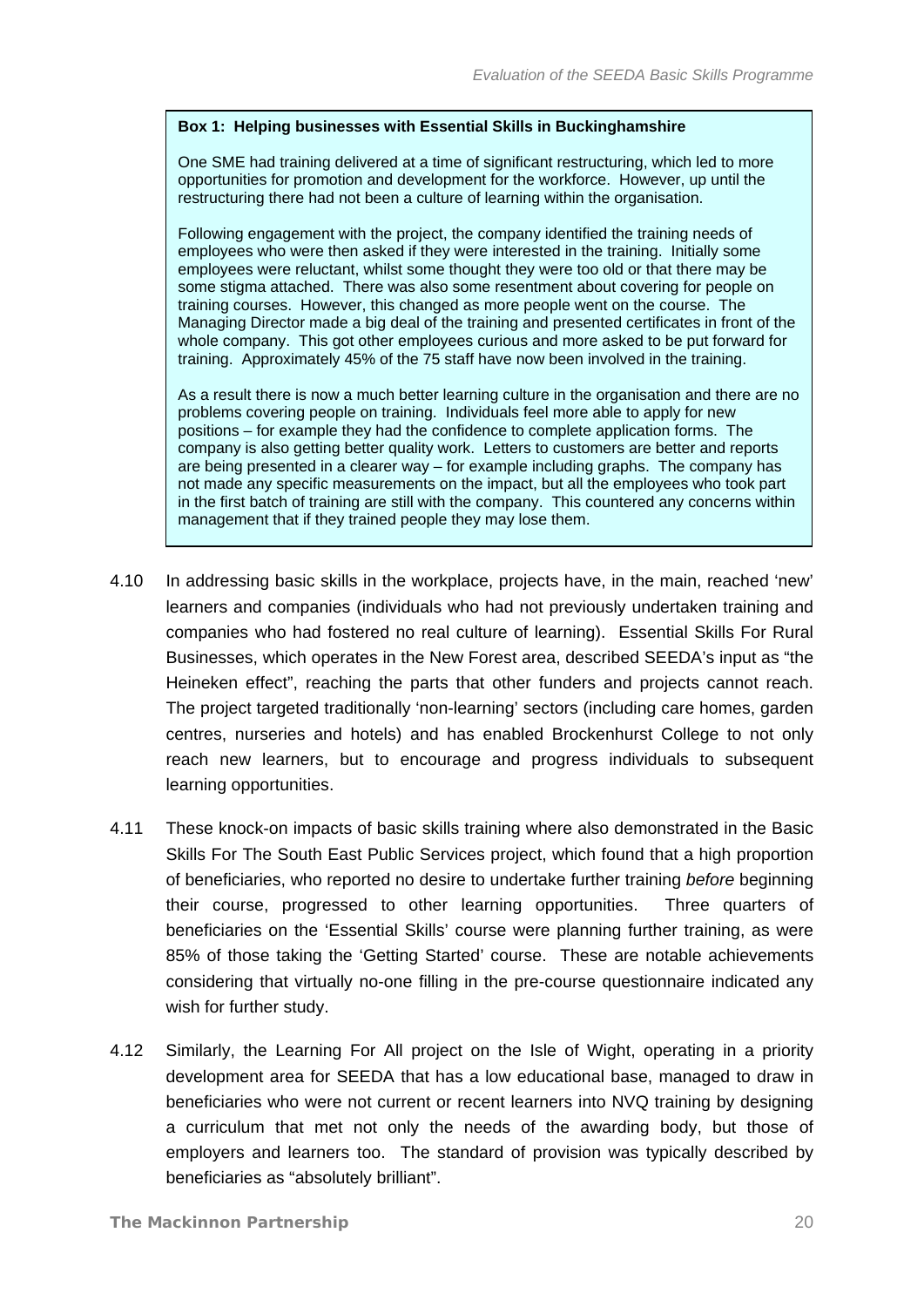- 4.13 SEEDA has also managed to influence a key employer in the South East by deliberately targeting the NHS and the health sector in setting up basic skills projects. Oxfordshire Skills for Health operates through a partnership of trusts and has used the NHS's aim to establish a culture of learning throughout the organisation to embed basic skills training. Beneficiaries reported raised skill and confidence levels and trusts have experienced an improved level of staff retention. The project has also influenced the NHS supply chain by helping sub-contractors who employ staff with poor English language skills access basic skills training.
- 4.14 This demonstrates that targeting the NHS has great potential. The health service is highly receptive to the idea of tackling basic skills and, through its training and HR budgets and NHS University, has the resources to take on a successful model once it has been established. Delivering basic skills in the NHS is also likely to reach a high number of people in need of basic skills training, as directly and through subcontracting, it employs many low-skilled and semi-skilled workers – a recognised occupational hotspot in terms of basic skills need.

#### **Key issues**

- 4.15 There are several main issues highlighted by projects. Firstly, there is a problem with 'class sizes'. Most projects agreed that the key source of long-term funding for basic skills provision should be through the LSC, but there is a central problem in the inflexibility of their funding formula. FE colleges and other providers cannot deliver training when class sizes fall below a certain level and this minimum is too high to get groups from smaller employers (probably at all, and certainly reliably).
- 4.16 The Context Basingstoke project found that the problem does not just concern SMEs and that there are also problems in releasing staff for training. Our case study shows that it is difficult to get large enough groups of employees together even in large firms, because they watch their costs very closely. The workers involved are usually key to a process so cannot easily be released and if a large group – say 10 – was off at once, there is a real risk that management will simply say: "if we can spare that many for training, we're over--staffed". That is a big hurdle to overcome.
- 4.17 Bridging the gap in numbers to provide basic skills to small numbers of beneficiaries relies on SEEDA's subsidy and most projects are extremely concerned about how they can continue at current operating levels with continued financial support. The question of expanding pilot projects to meet the demand that exists is not even being considered in the vast majority of cases – a withdrawal of SEEDA funding would spell the end for most projects, at least in their present form.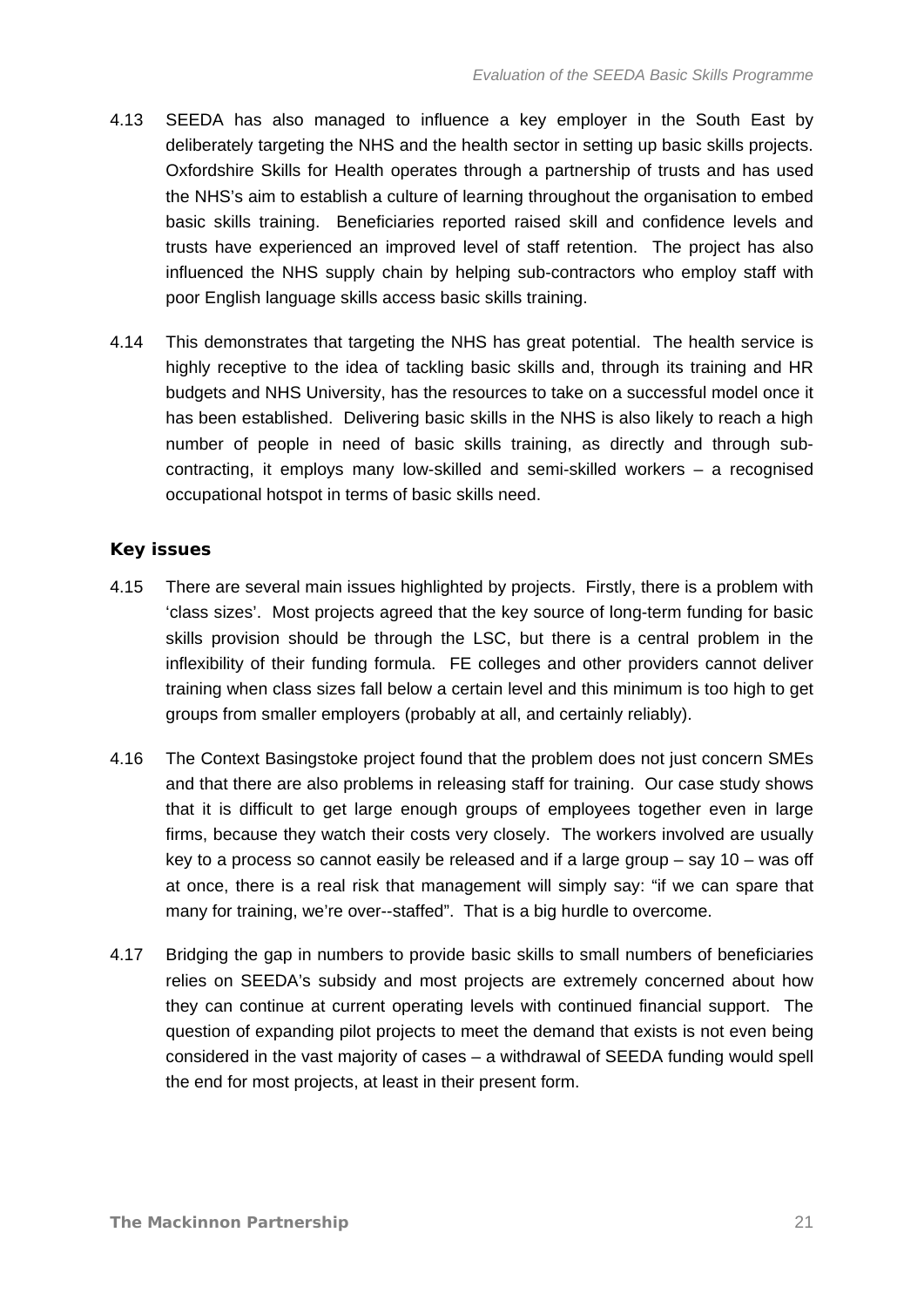- 4.18 Secondly, there is the more general point about project sustainability and future funding. Some projects have not identified future funding streams in advance and, as the LSC route is cut off due to economically unviable class sizes, projects are turning to other short-term solutions (such as ESF or LID) in a bid to prolong their life and postpone the difficulties in establishing a long-term future.
- 4.19 The third major issue is in dealing with the private sector. While projects have made good inroads into engaging employers, selling the basic skills agenda without SEEDA's subsidy would prove extremely difficult. Indeed, it is only because of the flexibility of SEEDA funding – allowing money to be used for marketing and selling – that learning opportunities have been created. Ensuring such flexibility in future (mainstream) funding is a key strategic objective for SEEDA.
- 4.20 Projects have found that the best way to engage companies is to contact them through leaflets and cold-calls on a generic business needs basis. Once companies have expressed some interest, training needs analysis is introduced and if a company bites, "basic skills is brought in by stealth" (see Box 2 below). This is a resourceintensive approach and one that could not be funded under present circumstances without SEEDA resources.
- 4.21 It is therefore clear that generally, companies are *initially* fairly cold to the idea of recognising and addressing basic skills needs and do not understand the economic benefits of addressing the issue. Once firms and their staff become involved, however, they report positively on the impacts of the training. Given the right approach therefore, projects can unlock substantial interest in basic skills training.
- 4.22 The Context Basingstoke project managed by Basingstoke College of Technology (BCOT) – has also adopted a 'stealth' approach and has achieved significant market penetration. Indeed, the project reported they "had its hand bitten off", such was the demand generated, and the only limit on provision is the limit on what the College can provide.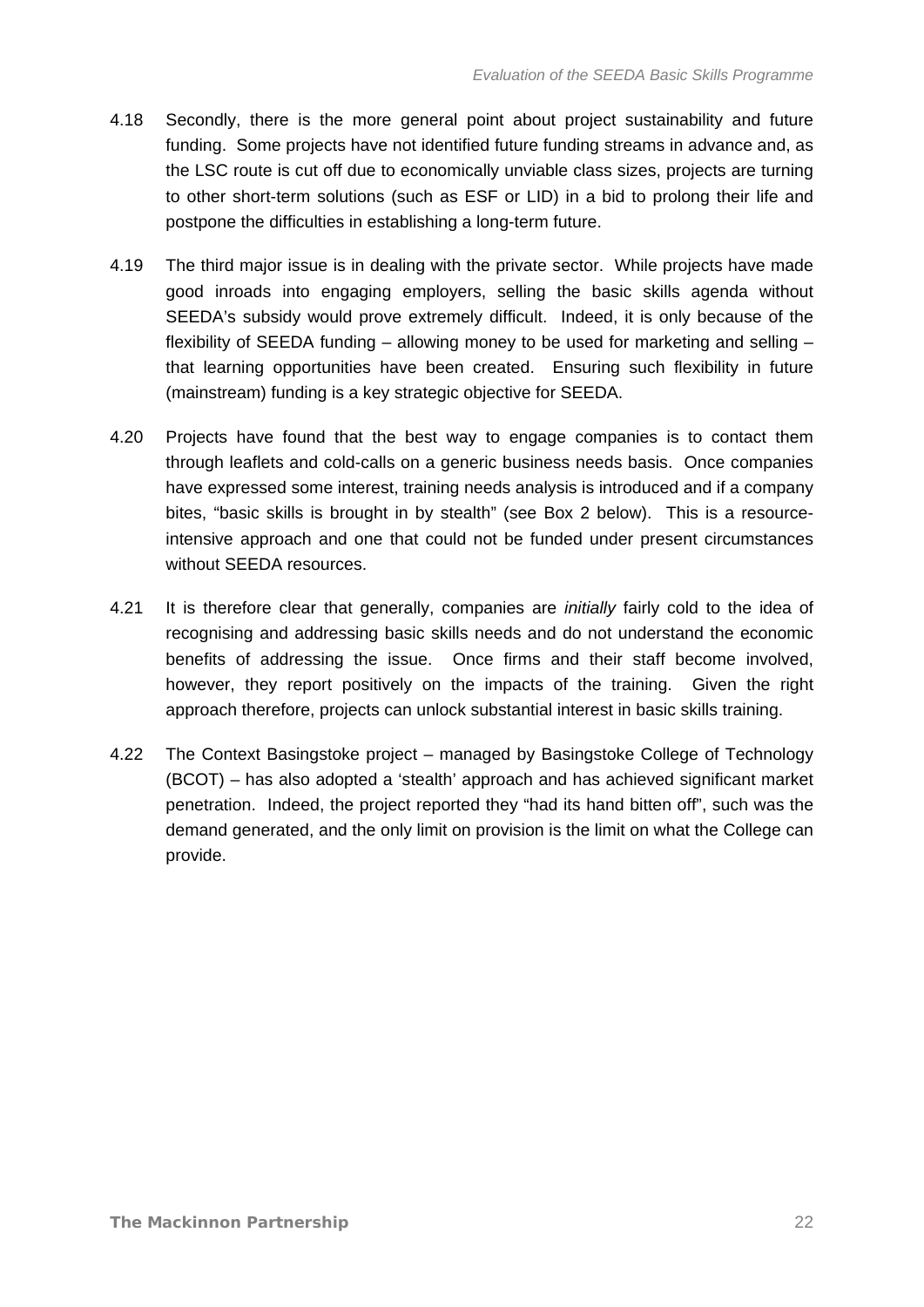#### **Box 2: Engaging employers with Essential Skills For Rural Businesses**

The Essential Skills For Rural Businesses project is managed by Solent Skills Quest, the local education business partnership, and is piloting an approach to small firms which builds on their initial interest in free training to meet statutory needs, and develops it into a broader interest in training. All the training, from the initial free courses onwards, includes basic skills (which this project calls "essential skills") 'by stealth'. This project builds on a brief and successful trial period at the end of 2002-03.

The targeted employers in the New Forest are typically care homes, growers, garden centres, nurseries, golf clubs, and hotels, which make up a substantial part of the rural economy (the rural economy is given general priority in SEEDA's Economic Strategy, though this area falls outside its target 119 wards).

Solent Skills Quest starts with what is essentially a telesales call to employers, a 'cold call', offering them free training to meet legislative requirements such as first aid or food hygiene regulations. If that initial call creates interest, one of Solent Skills Quest's business development managers visits and starts to explore further what the business needs of the company are, seeking to turn those business needs into short courses. Typical business needs result from food hygiene or manual handling regulations.

When Solent Skills Quest delivers the resulting training, the team invariably includes some basic skills training, 'by stealth' – ie it is woven into the main training in ways which meet learners' needs without them having to acknowledge that they are learning 'basic skills'.

- 4.23 Context Basingstoke has effectively created a borough-wide "entitlement" to basic skills training thanks to SEEDA's subsidy to close the gap between viable and realistic class sizes, the LSC's commitment to pay for unlimited demand for basic skills (a strategic intervention which should not be underestimated) and a geographically compact catchment area (Basingstoke and Deane). The College's success in winning commitment from employers demonstrates that the right model can unlock a huge amount of demand, but is important to be clear that this type of work requires skills and an approach which are a long way from the norm for college staff. BCOT has worked hard, at SEEDA's instigation and because it is proud of what it has achieved, to tell others what it has done and how they can make a similar model work. To date, no other college has done so and that is very telling.
- 4.24 There is no lack of goodwill in Colleges to basic skills, but there are real barriers holding them back from taking large-scale and effective initiatives in workplace basic skills. BCOT has shown how it can be done in the sense of testing and proving a model which successfully wins employer and employee commitment – but it does not address the longer-term funding issues. Unless that is done, it is most unlikely that Colleges will attempt to address other problems (such as picking the right staff and training them for an unusual role) which they can solve on their own if they have the will to do so.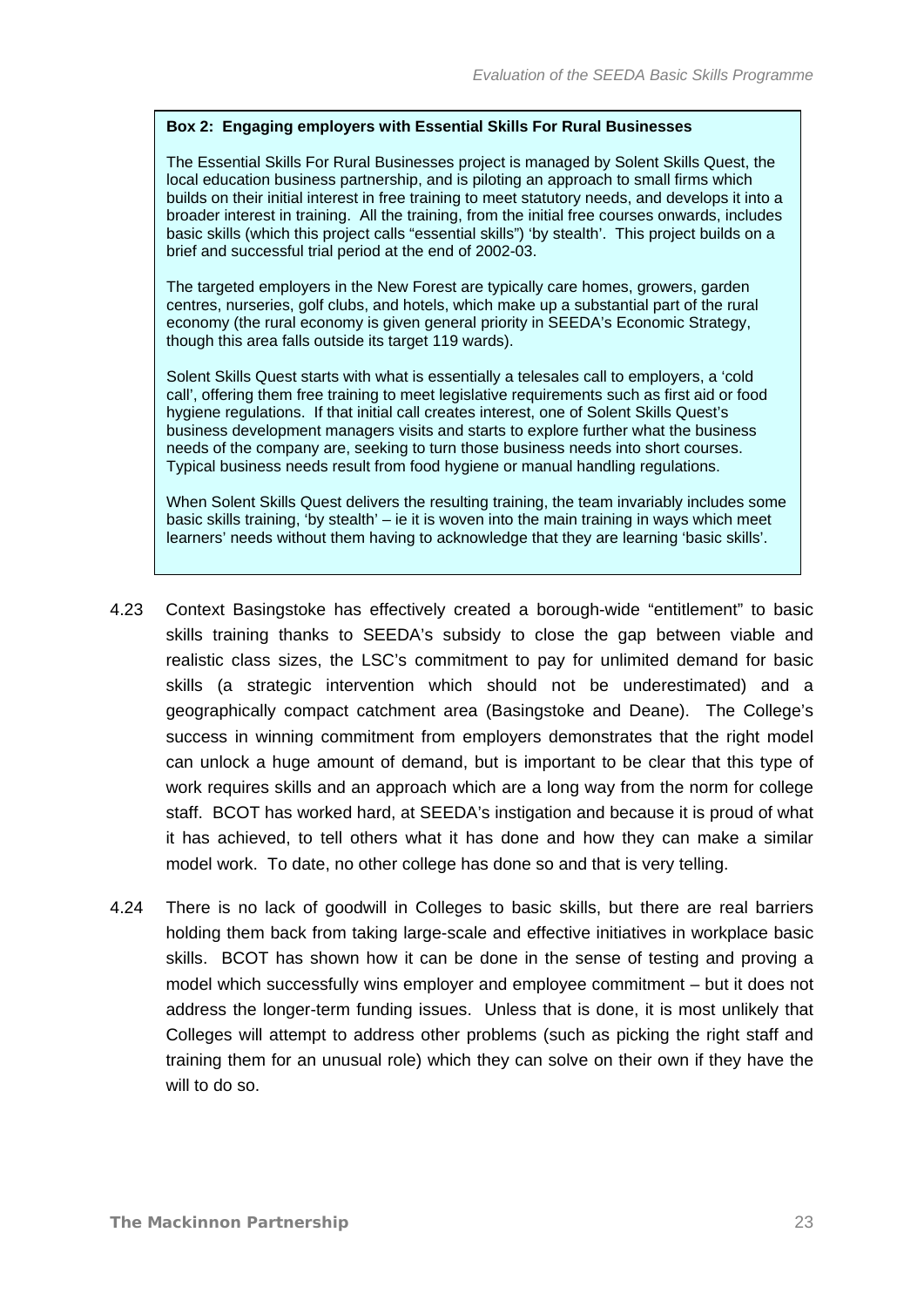- 4.25 But finding staff who are skilled in building relationships with the private sector, and in identifying basic skills need and selling training to suit, is difficult for projects – and takes time. BCOT believes that whilst it can develop staff and skills in time, it does not think this can be achieved in time to take over the project as early as April 2004, when SEEDA's current project funding ends. The partners judge that another two years would give them enough time to make an effective handover. This implies that there is a skills development deficit and SEEDA must take this into account when helping projects plan for the future.
- 4.26 One other significant factor in the success of the project appears to have been the effective partnership which the College has created, encouraging active participation by businesses in the development of the project through a steering group. We would recommend the model as good practice.
- 4.27 Our analysis of flagship projects also raised another key question: namely, whether employers would pay for the basic skills training they currently get free through the SEEDA subsidy. The Context Basingstoke project was very doubtful that large or national companies would pay, but thought it might be possible to persuade familyrun firms to contribute to the development of their employees. Neither assertion, however, has been tested through the project.
- 4.28 Similarly, no-one involved in the Berkshire Basics For Business project felt that any employers had been sufficiently interested in the training to pay for it and no-one believed that employers had been so convinced of the benefits of basic skills training that they would start providing it in house once the project ended.
- 4.29 Hopes expressed by the Essential Skills For Rural Businesses project manager in the original appraisal were that "by building an infrastructure of basic skills expertise SMEs will begin to take responsibility for their own employee development in this area". Skills Quest (who manage the project) tells employers that they need five learners to make a viable course and that they must pay £20 each for every place under five which goes untaken. The employers accept that. The project has not tested whether employers would pay full commercial costs of training, but partners take the view that whilst employers might well pay token amounts such as this £20, they will not pay full prices.
- 4.30 SEEDA and individual projects must explore whether these doubts are true, or whether companies could indeed be persuaded to pay.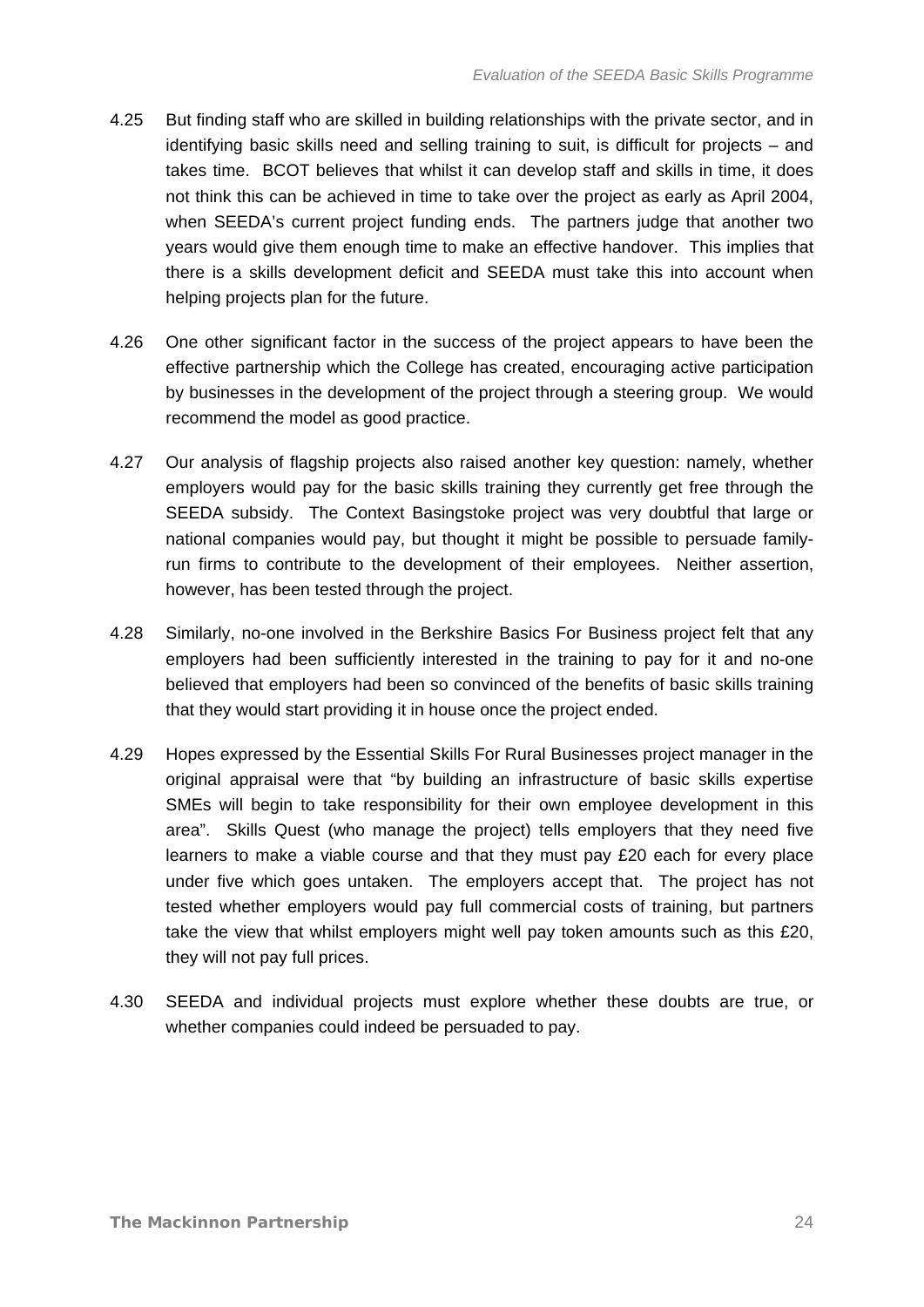- 4.31 Although there is plenty of praise from beneficiaries across all flagships, the long-term impacts of the outputs from these projects are unclear. While some had evaluated their schemes by asking beneficiaries to rate the quality, relevance and accessibility of provision, for example, no project had made an attempt to measure the *distance travelled* by a company or an individual learner, whether beneficiaries were new to learning, or whether involvement in basic skills training had made any difference to business performance indicators (such as staff turnover rates, a reduction in recruitment costs, improved productivity, turnover or profitability). These impacts over the longer-term need to be established if SEEDA is to help partners encourage businesses to pay for basic skills training.
- 4.32 Some projects also raised important issues related to their own operating environment. Capacity to deliver basic skills training (particularly in the workplace) was highlighted by several project managers. Recent changes to the qualification requirements for basic skills tutors were felt to be "a hammer to crack a nut" and would risk further limiting the number of tutors available. In addition to this point, the PDCs across Kent and Medway felt that career prospects of basic skills tutors are generally poor as provision is often piecemeal and rates of pay are typically not high.
- 4.33 Projects also expressed concerns that some types of businesses will not be engaged by colleges due to college working practices and the real difficulty they have in working with employers on their terms: few staff will work split shifts, for example, doing an hour each morning and afternoon, or warm to the practical implications of lugging equipment (eg several laptops) from a remote car park to the training room and back. Many staff also prefer the more collegial atmosphere of working in college, and find employer-based working too lonely. These are problems which can be solved if there is a will to do so – but for that the funding problem needs to be solved.
- 4.34 In addition, some project managers reported having to 'repair' damage done through other basic skills providers, who have tried to engage employers, but have not always provided a good quality service or failed to deliver what they promised. Significant marketing and relationship building efforts have been needed to overcome the barriers created in these cases, adding to the need for skilled staff to build relationships with local companies.

### **Conclusions**

4.35 Clearly SEEDA has supported highly innovative (in terms of partnership approach, delivery method and target beneficiaries), highly successful projects through its basic skills strategy. On an operational level, projects have shown, that given support and flexibility, they can generate demand for basic skills training in the workplace and provide a high standard of service that is well thought of by employers and employees alike and which may (on a purely anecdotal evidential basis) help businesses to affect positive change on the bottom line.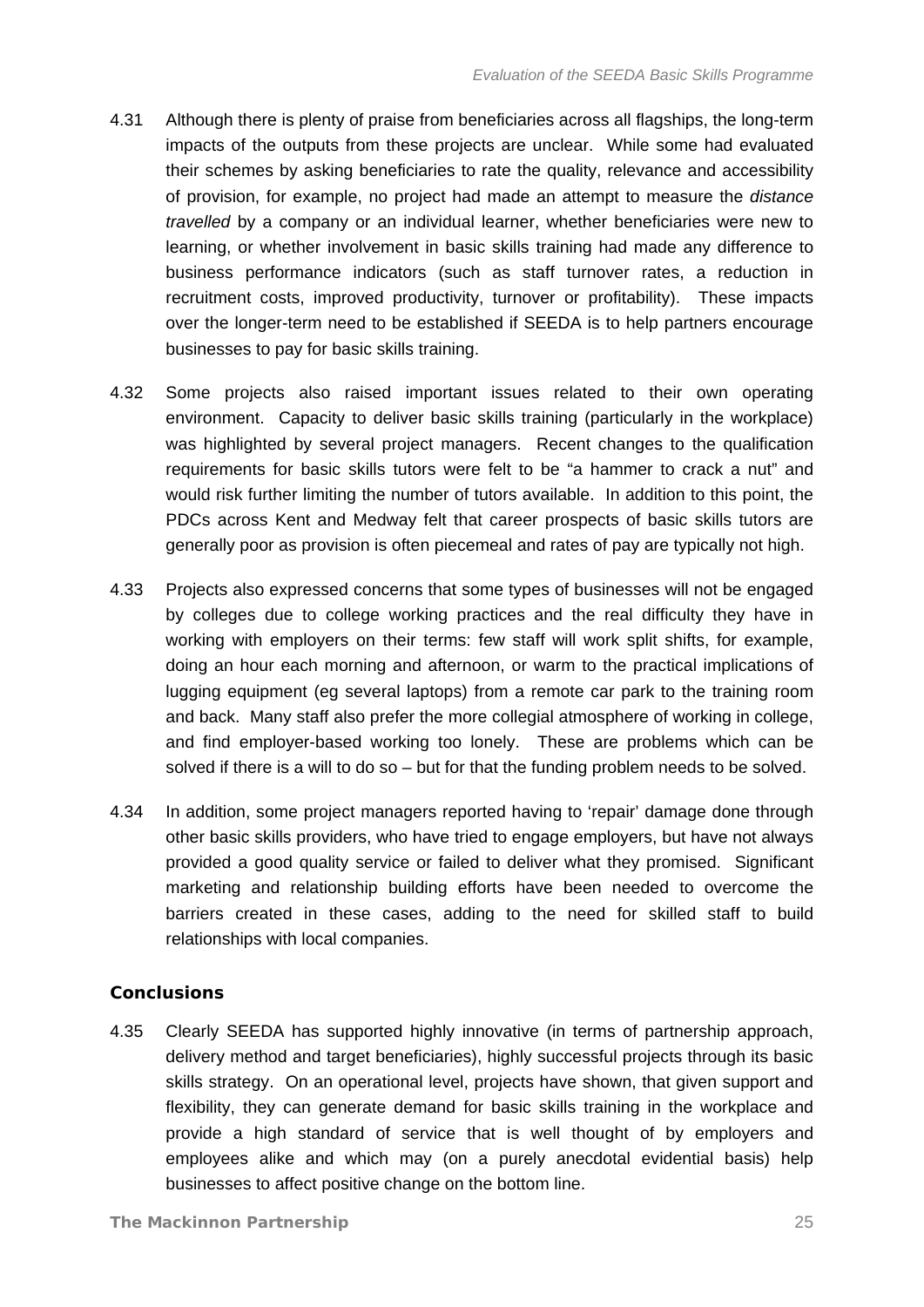- **4.36 But there is a real danger that, as a** *long-term strategic intervention***, SEEDA's basic skills strategy will fail if the sustainable future of projects is not addressed.**
- 4.37 Without SEEDA's support, projects would not achieve the success they have recorded to date – indeed, most projects would not even be in existence. The subsidy allows the flagships to have a high standard of project management, undertake marketing and selling and provide basic skills training to very small groups of people, all of which are crucial to the success of projects and all of which would not be possible without SEEDA.
- **4.38 If SEEDA's funding is withdrawn from flagships, then, in the present circumstances, projects cannot continue and will cease to exist.**
- 4.39 SEEDA now needs to use its operational expertise to develop strategic dialogue with stakeholders at senior director level to address the fundamental problems of longterm funding and employer engagement.
- 4.40 The next section of this report summarises the overall impact of SEEDA's basic skills strategy before we end with our recommendations.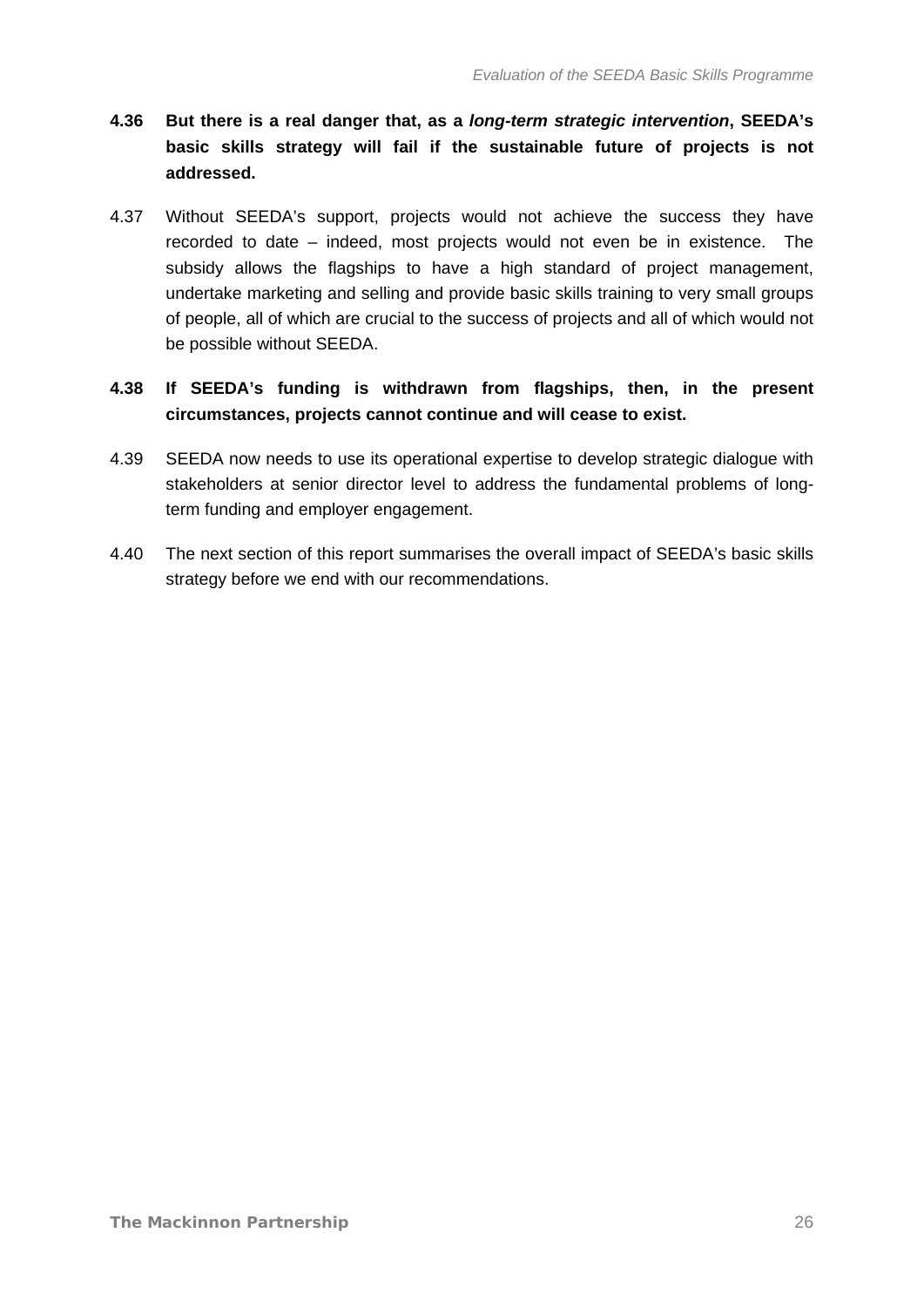## <span id="page-28-1"></span><span id="page-28-0"></span>**5. Conclusions**

- 5.1 At the time SEEDA prepared its basic skills strategy, the operational environment for basic skills (and learning and skills more widely) was in a period of great transition. Consequently, SEEDA, recognising the importance of addressing basic skills to underpin its economic and social inclusion aims and objectives, felt it vital to "get the ball rolling". While many partners across the region have been working to address basic skills needs for some time (starting before SEEDA's strategy), it is fair to say that there the basic skills ball now has much more momentum and, in revisiting the objectives set out in the basic skills strategy, that SEEDA has hit almost all its targets.
- 5.2 In terms of its workplace learning objectives (which is the primary focus of the strategy and hence this evaluation) SEEDA has:
	- supported projects from employers that delivers basic skills training in their workplace for their employees;
	- identified and supported schemes previously developed by Training & Enterprise Councils (TECs);
	- supported schemes that penetrate supply chain networks (most notably with subcontractors to the NHS);
	- supported schemes that enable the basic skills practitioners to be increased and developed (particularly through PDCs across Kent and Medway);
	- engaged with the regional and national partners to share best practice.
- 5.3 In particular, SEEDA's basic skills team is recognised as the key driver in engaging partners across the South East in basic skills and in sharing best practice with stakeholders:

*"SEEDA is one of the best RDAs at disseminating its practice and information in a strategic sense – not just posting up bulletins on a website – and has done very well to pull in partners from such a range of organisations to work together to tackle basic skills. The Association of South East Colleges (AOSEC) has been a strong link in helping SEEDA to bring partners together and to share best practice."* 

#### **The Basic Skills Agency**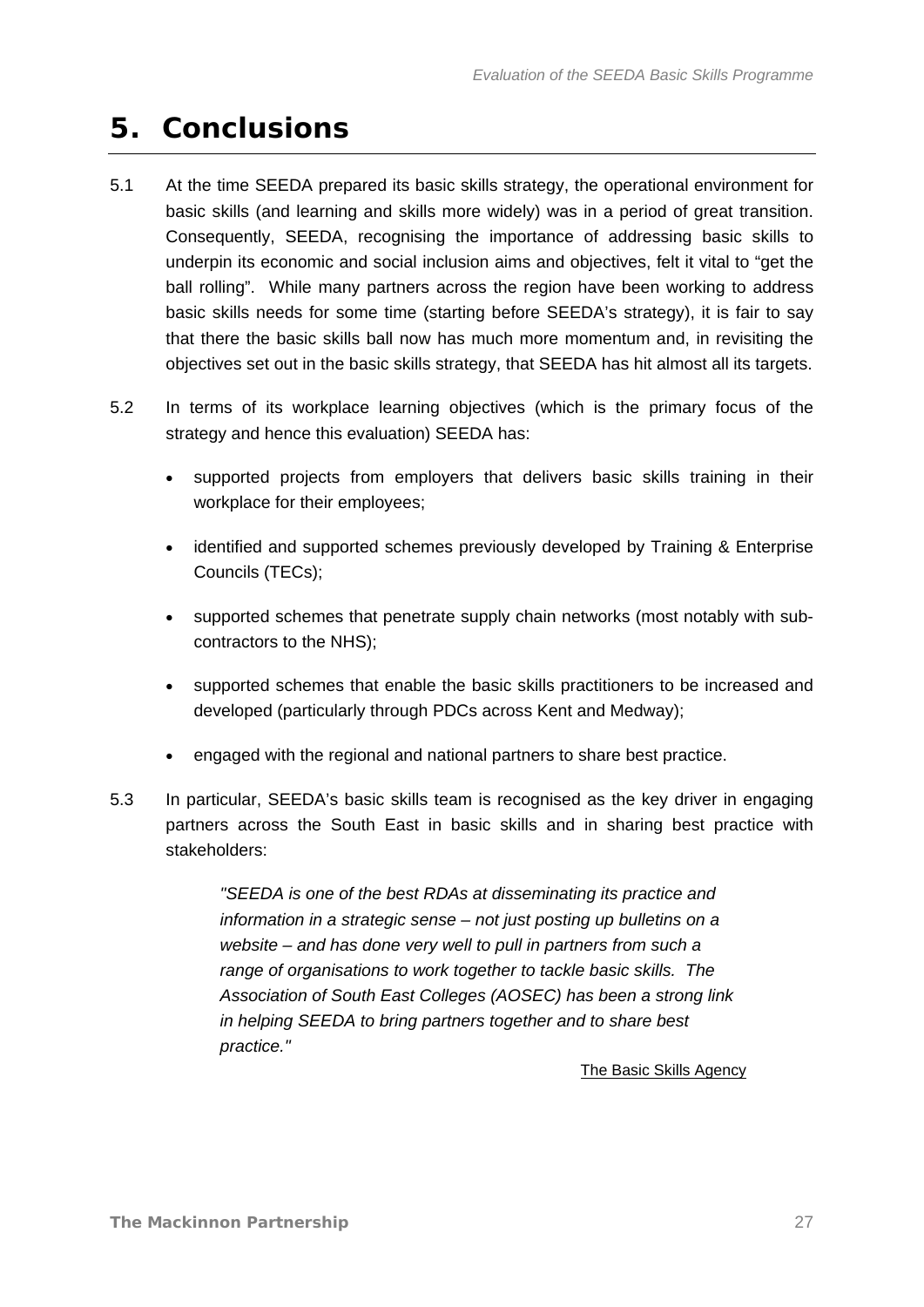- 5.4 One stakeholder, however, pointed out that while best practice on operational management and delivery had been disseminated to good effect, there now needed to be a shift in discussion from "what works in a particular situation, to focusing on the implications and the building of capacity and provision across the region for the longterm". This is necessary if SEEDA is now to engage strategic partners at a senior level and influence funding streams.
- 5.5 As the previous section has summarised (and Appendix A shows in detail) the biggest success of SEEDA's basics skills strategy lies in the flagship projects. Collectively they have shown, through real innovation, that the right model and approach can unlock demand for basic skills training and enable providers to help those in need, including those who are hard to reach in traditionally non-learning sectors, SMEs and low-paid occupations.
- 5.6 This success has arisen largely at the instigation of SEEDA. Without the platform of the basic skills strategy (which raises the profile of basic skills and gives the workplace focus), the support and expertise in establishing and developing partnerships to lead projects and, of course, the funding subsidy given to flagships, most projects would not have come into being. The added-value in SEEDA's investments is therefore substantial.
- 5.7 As the end of the first strategy draws near, SEEDA must now use its good name in basic skills and the region, the close working relationship with regional partners and its significant project base and knowledge to turn operational expertise into strategic influence.
- 5.8 Essentially, this means addressing one central point: funding. While SEEDA has pump-primed basic skills in the region, it needs to consider whether it can and should fund delivery into the long-term. In the absence of clear alternatives, SEEDA could extend funding for projects in the short-term but, as a *development* organisation by definition, should it do so without a clean exit strategy?
- 5.9 Projects reported that SEEDA's funding subsidy adds most value in three key areas: the ability to set up and manage projects; the ability to bridge LSC restrictions in paying for training in small class sizes, and the ability to channel resources into marketing and engaging companies. [Table 3](#page-30-0) below shows where funding might be picked up by partners now that successful pilot projects are in place, but several issues remain.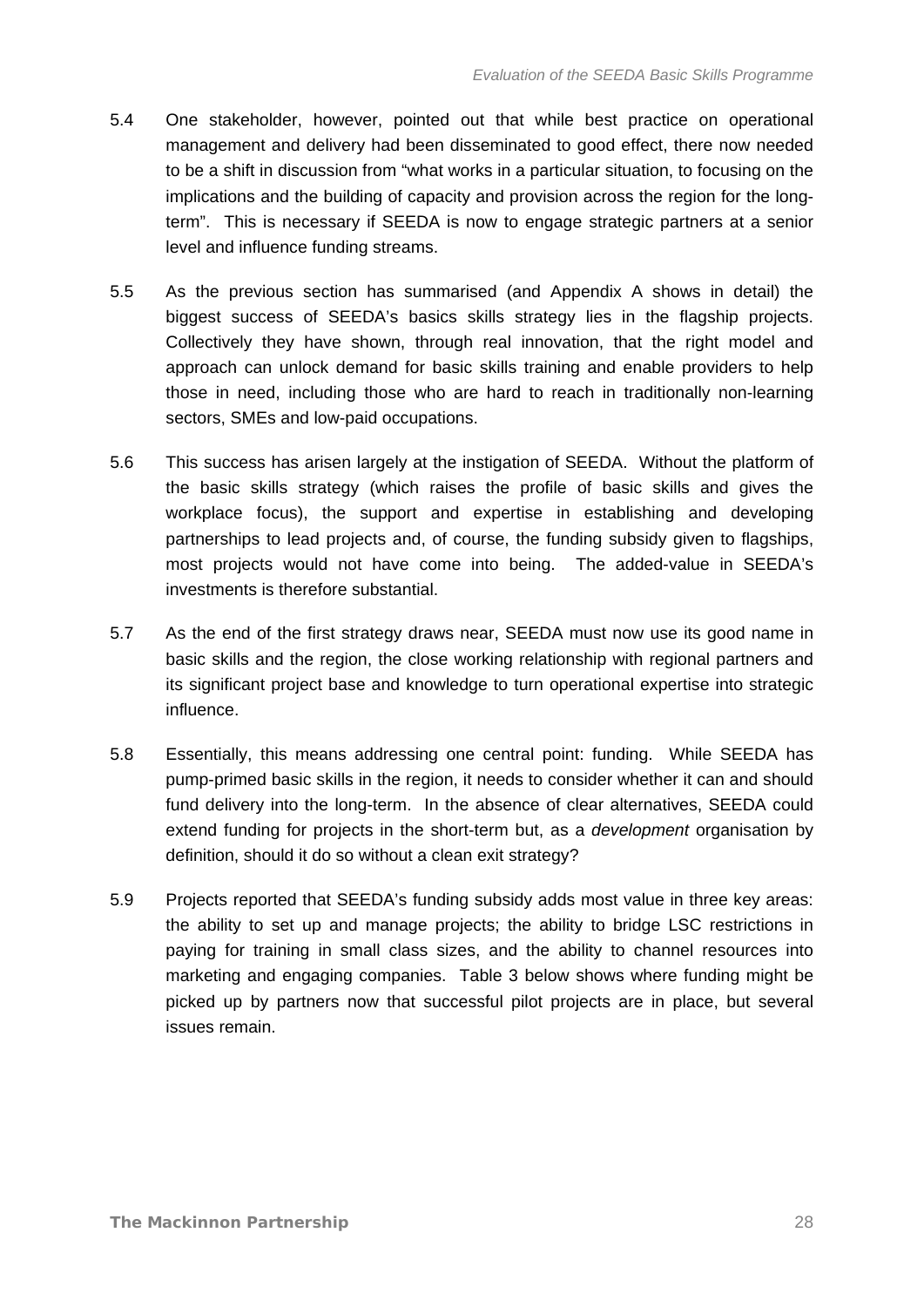<span id="page-30-0"></span>

|           | <b>Provision</b>                     | <b>Funder</b>                           |
|-----------|--------------------------------------|-----------------------------------------|
|           | Contact with employers               | <b>Basic Skills Brokers?</b>            |
|           | Face to face meetings                |                                         |
| $\bullet$ | <b>Training Needs Analysis</b>       | Needs analysis is Business Link's       |
|           | <b>Organisational Needs Analysis</b> | domain - but basic skills is not picked |
|           |                                      | up at present                           |
|           | Lesson plan                          | LSC - but some obstacles (such as       |
|           | Delivery                             | requirement for classes of eight)       |
|           | Evaluation                           | cannot be overcome at all under         |
|           |                                      | present funding formulas                |

### **Table 3 The funding gap**

5.10 SEEDA must now use its knowledge and influence to address these points. The following section of this report gives our recommendations as to how these objectives might be achieved.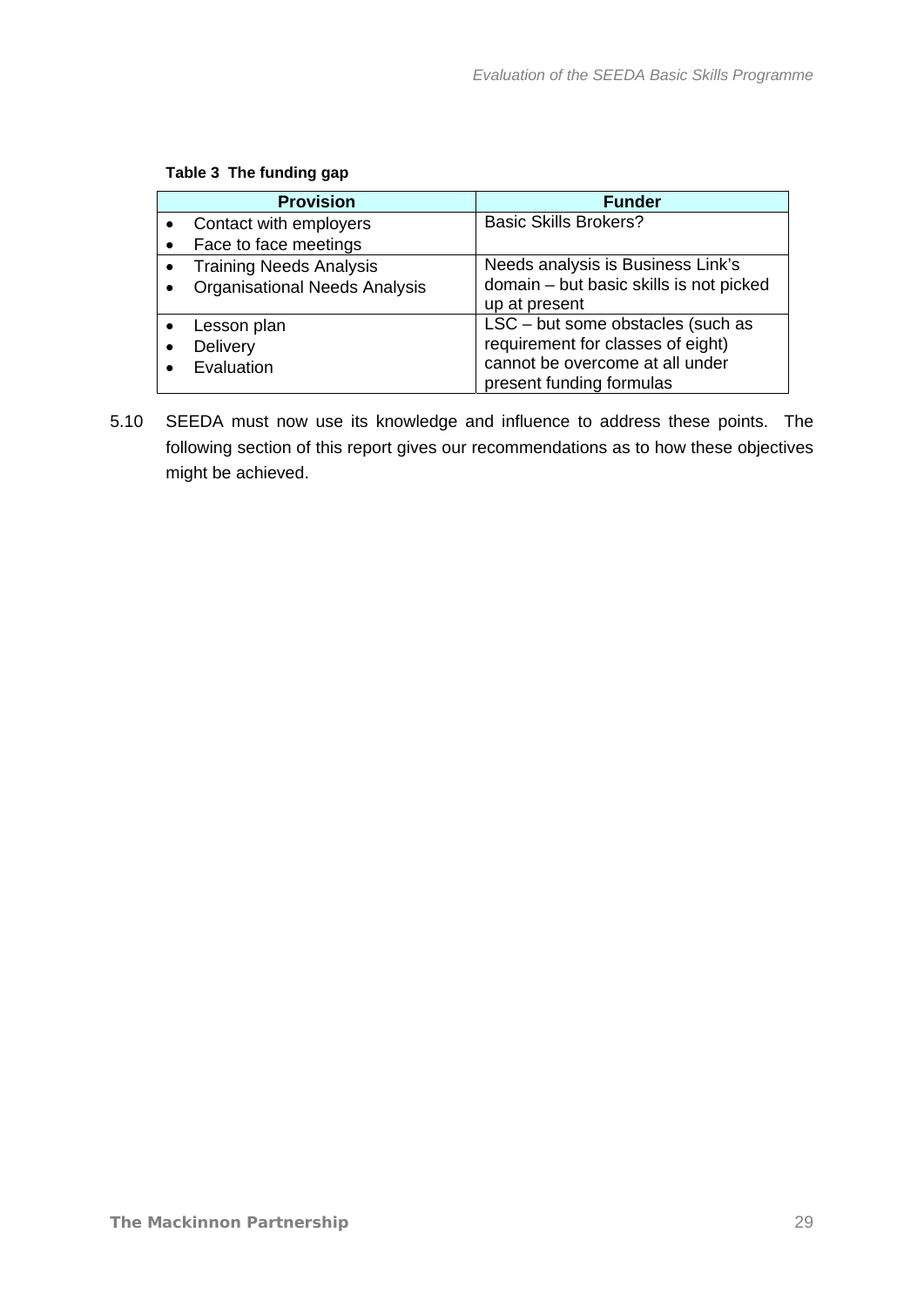## <span id="page-31-1"></span><span id="page-31-0"></span>**6. Recommendations**

6.1 This section details our recommendations to SEEDA in developing 'Phase Two' of its basic skills strategy. We have grouped our comments under two headings: first, on the immediate task of addressing projects' individual futures as funding ends, and second, looking beyond the first strategy to consider the task of tackling basic skills in the South East in the future.

### **Carrying Forward 'Phase One'**

- 6.2 The first task is to see through SEEDA's commitment to existing projects. While it is clear that a need remains to address basic skills in the region, we do not assume that all projects should continue. Instead:
	- $\Rightarrow$  we recommend (1) SEEDA should review forward options for every one of its projects, as follows, and ensure that appropriate action is taken for each.

| <b>Option</b> | <b>Review of rationale</b>                                                                                                                                                                                                                       | Action required for the future                                                                                                                                                                                                                                               |
|---------------|--------------------------------------------------------------------------------------------------------------------------------------------------------------------------------------------------------------------------------------------------|------------------------------------------------------------------------------------------------------------------------------------------------------------------------------------------------------------------------------------------------------------------------------|
|               | Project no longer needed: eg<br>because it has done its job (it<br>should be noted, however, that<br>even capital projects may need<br>some continuing maintenance)                                                                              | None                                                                                                                                                                                                                                                                         |
| 2             | The wider need remains, but is<br>better dealt with by a mainstream<br>organisation, eg Council, College -<br>typically drawing on practice<br>developed through SEEDA's basic<br>skills strategy, but not requiring the<br>project to continue. | Identify alternative provider(s) and<br>funder(s). This is most likely to<br>involve getting them to spend<br>existing budgets differently, rather<br>than find additional funding. There<br>may be value in continuing the<br>project to explore further new<br>approaches. |
| 3             | The wider need remains, but no<br>mainstream funder is going to pick<br>it up at least for a while $-$ so there<br>is value in continuing the project if<br>at all possible.                                                                     | Seek alternative funding, perhaps<br>for a modified or slimmed-down<br>project if full-funding is not available.                                                                                                                                                             |

6.3 We expect most projects will fall under Option 3: certainly those projects detailed in this report have made a clear case of their need for continuation, although the Basic Skills for the South East Public Services project has already been discontinued. In some cases (for example the Context Basingstoke and Learning For All flagships), projects are facing a dead end and need to secure funding to move forward or, in the worst cases, to avoid dying.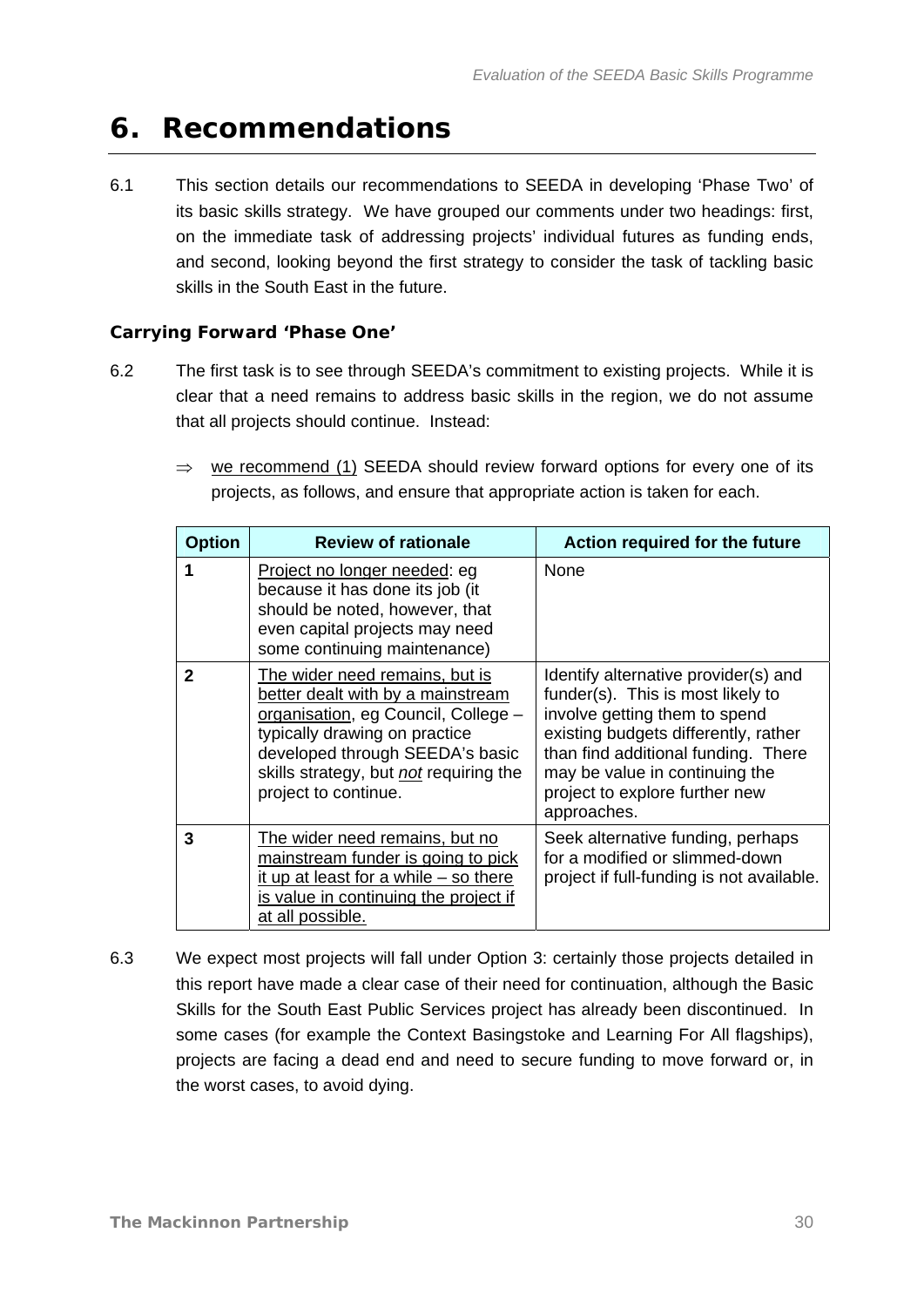6.4 To assist in the review of each project, we have included a project self audit checklist pro forma in Appendix B to this report. Each project manager should be contacted and asked to provide details on current thinking, plans and progress and the financial viability of each project should be assessed.

### **Developing 'Phase Two'**

- 6.5 SEEDA has recognised that it is not possible to step back from the front line and is now "looking to mainstream by 2006-07". The first step on this journey should be to develop a detailed agenda for the next three years, enabling SEEDA to arrive at its mainstreaming objectives:
	- $\Rightarrow$  we recommend (2) SEEDA develop a detailed action plan with key milestones, laying out the answers to three key questions:
		- who does SEEDA want to influence?
		- what does SEEDA want them to do?
		- what is the timeframe?
- 6.6 While SEEDA has established a very effective working partnership across the South East on an operational level, it now needs to engage key partners – as well as national government – on a strategic level. The first target is the LSCs. Stakeholders concur that the vast majority of basic skills provision should clearly be picked up by the main body responsible for skills development in England. SEEDA has done its job in allocating resources to pump-prime basic skills, it must now make the case that  $LSCs - set up$  for recurrent funding  $-$  pick up basic skills provision developed in the flagship projects.
- 6.7 In doing so, SEEDA must influence the national LSC and persuade them of the need for flexibility on the issue of class sizes. If basic skills is to be treated with the importance it deserves (the economic impact of low levels of basic skills has been described in this report), and those with poor basic skills are to be moved from the margins of economic and social exclusion, then it must be recognised that one size does not fit all. SEEDA should be helped on this front by the announcement of a new regional management structure for the LSC. The appointment of Regional Directors responsible for performance across the region provides an opportunity to engage the LSC along common boundaries and to help SEEDA influence the National Skills Strategy and emphasise basic skills: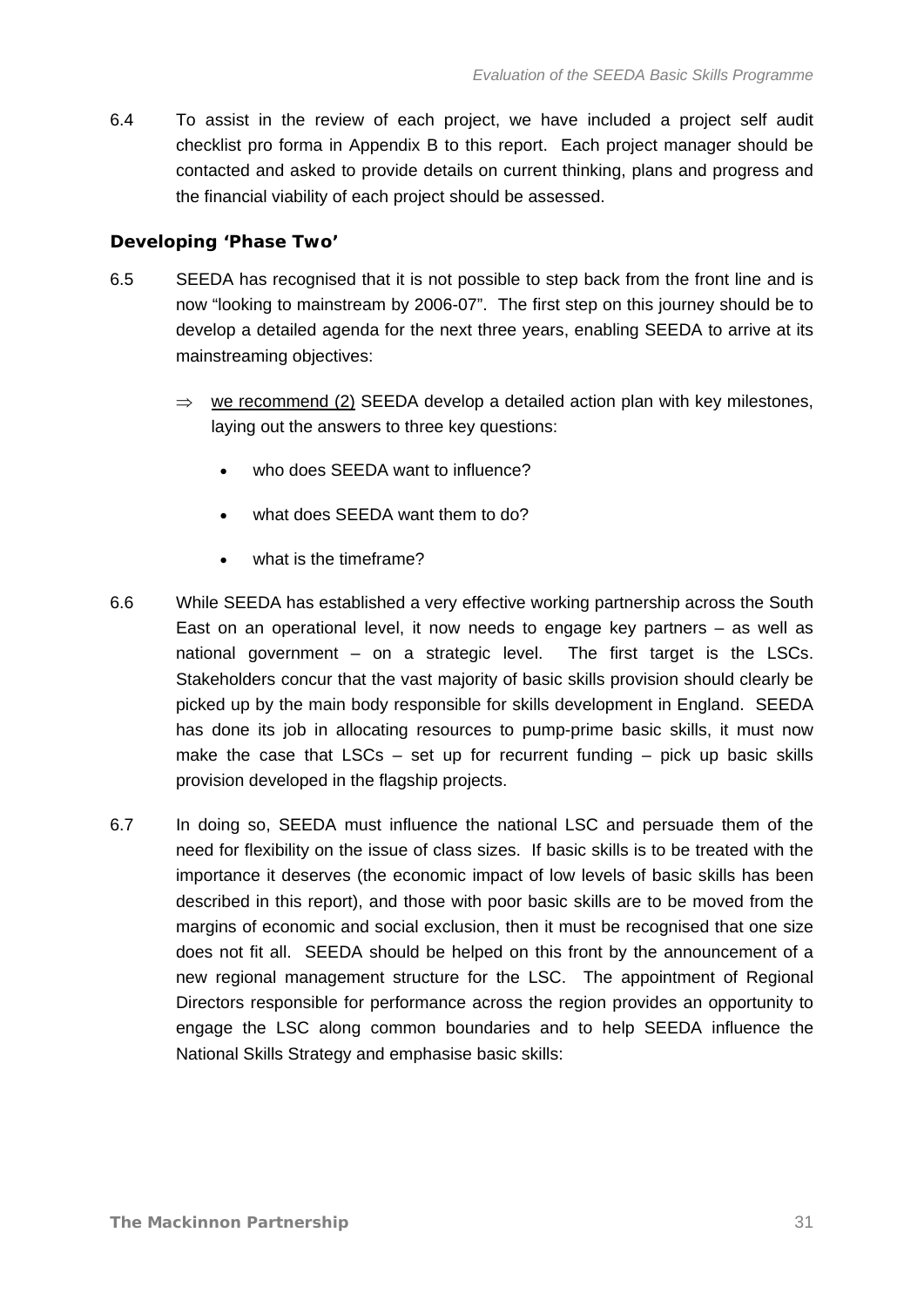*"The delivery of the Skills Strategy will in part depend on the ability of all key delivery agencies to work in partnership at a regional level. The new arrangements at the LSC to put in place a regional management structure will help the key partners to work even more closely together."* 

#### **Charles Clarke, Education and Skills Secretary of State**

- 6.8 SEEDA needs to use the weight of its board which is highly committed to basic skills – in order to make the case for changes to the funding formula to the LSC and government. But doing so will require a robust empirical basis upon which to claim that basic skills is a pivotal factor in growing the regional economy.
- 6.9 Of the projects analysed in this evaluation, further research into Context Basingstoke could provide SEEDA with the ammunition it needs to win the argument.
	- $\Rightarrow$  we recommend (3) SEEDA enable BCOT to carry out a detailed project evaluation, covering the following impacts:
		- qualitative measurements on the culture of learning and attitudes to training and basic skills within participating companies;
		- quantitative measures of business performance, including staff turnover (and financial savings resulting from any consequent reduction in recruitment costs), skills and qualifications gained through training, staff progression and promotion, productivity, efficiency, business turnover and profitability and the extent to which changes on these measures are attributable to improvements in basic skills.
		- qualitative measurements on employee attitudes to training and changes to skills, confidence and ambition;
- 6.10 To its regret, the College has been unable to assess this impact in any detail, but if SEEDA backed the College for a further stage, the project expects to be able to get employer agreement to such measurement. It is vitally important, however, that any evaluation takes into account the distance travelled and it is therefore essential that data on beneficiaries is collected at both the beginning and end (or after some significant period of time) of participation.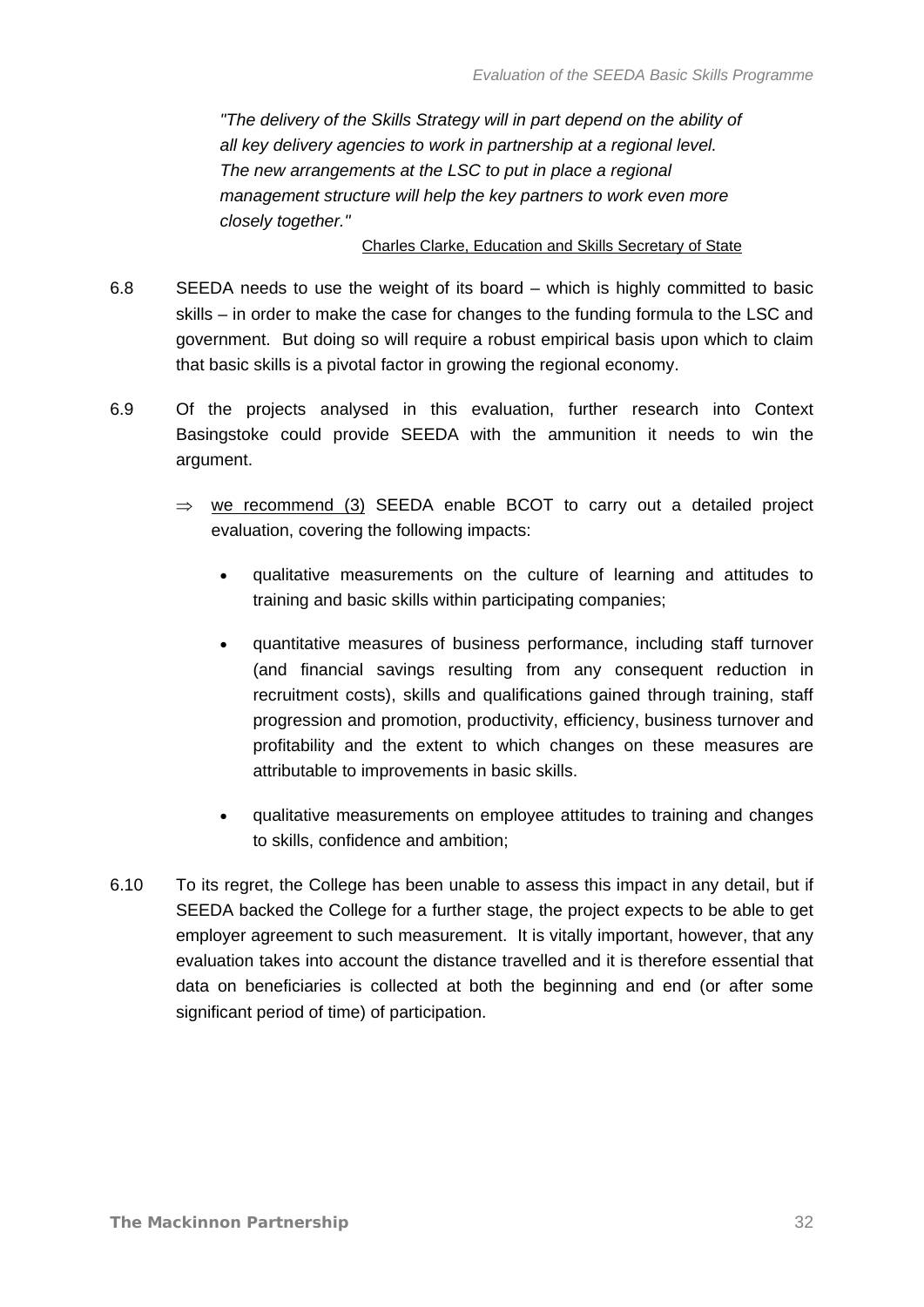- 6.11 What makes this project potentially so important is that the large number of people it has helped now represent significant market penetration, and that enables SEEDA and the College to go much further in testing the longer term impact of the project. The true impact of this initiative will not be revealed by short-term measures and such questions are beyond the scope of our present study, but asking them would give SEEDA a much better sense of the strategic potential. The answers would provide a much better base for arguing for change (for example in LSC funding methodology) which will enable a step change to be made in workplace basic skills provision. Such an evaluation should also test if employers are willing to pay for basic skills training – this is a key factor in working out exactly how to fund basic skills training in the workplace and how much it might cost.
- 6.12 As well as working more closely with the LSC to ensure workplace basic skills is picked up, SEEDA also needs to look internally. Although the Agency's strategy hoped to include SRB programmes in its partnership to tackle basic skills, the complexity, range and number of regeneration partnerships did not enable any notable success to be made in aligning strategic action and resources with SRB.
- 6.13 With AIFs, SEEDA has an opportunity to explore where gaps are in the South East on a number of fronts, facilitating more regional strategy and allowing the potential for basic skills projects to be taken up by local deliverers of the Frameworks.
- 6.14 Similarly, given its commitment to basic skills, SEEDA must ensure that the FRESA addresses basic skills. There is concern among stakeholders that basic skills "is hardly mentioned in the Regional Economic Strategy and the FRESA". This must be changed as the FRESA unfolds – there is a great opportunity to tackle basic skills in partnership at a strategic, regional level that should help to remove duplication and get the most from available resources.
	- $\Rightarrow$  we recommend (4) SEEDA ensures that the potential to address basic skills through AIFs is explored and that basic skills be picked up through a subgroup of the FRESA, forming a 'regional skills partnership' that should be the key driver in influencing national government policy.
- 6.15 This process has now started in the recent formation of the new South East Region Skills for Life Strategic Group, which is comprised of LSCs, SEEDA, GOSE and Jobcentre Plus, which aims "to bring greater coherence to the planning and funding arrangements" for basic skills. The Strategy Group has established a framework for an action plan, which critically includes remits to ensure flexible funding, flexible tuition and increased engagement with employers. If it is to achieve its overarching purpose of implementing skills for life in the region and help SEEDA in securing the long-term sustainability of workplace basic skills provision, the Group must pay particular attention to these three objectives.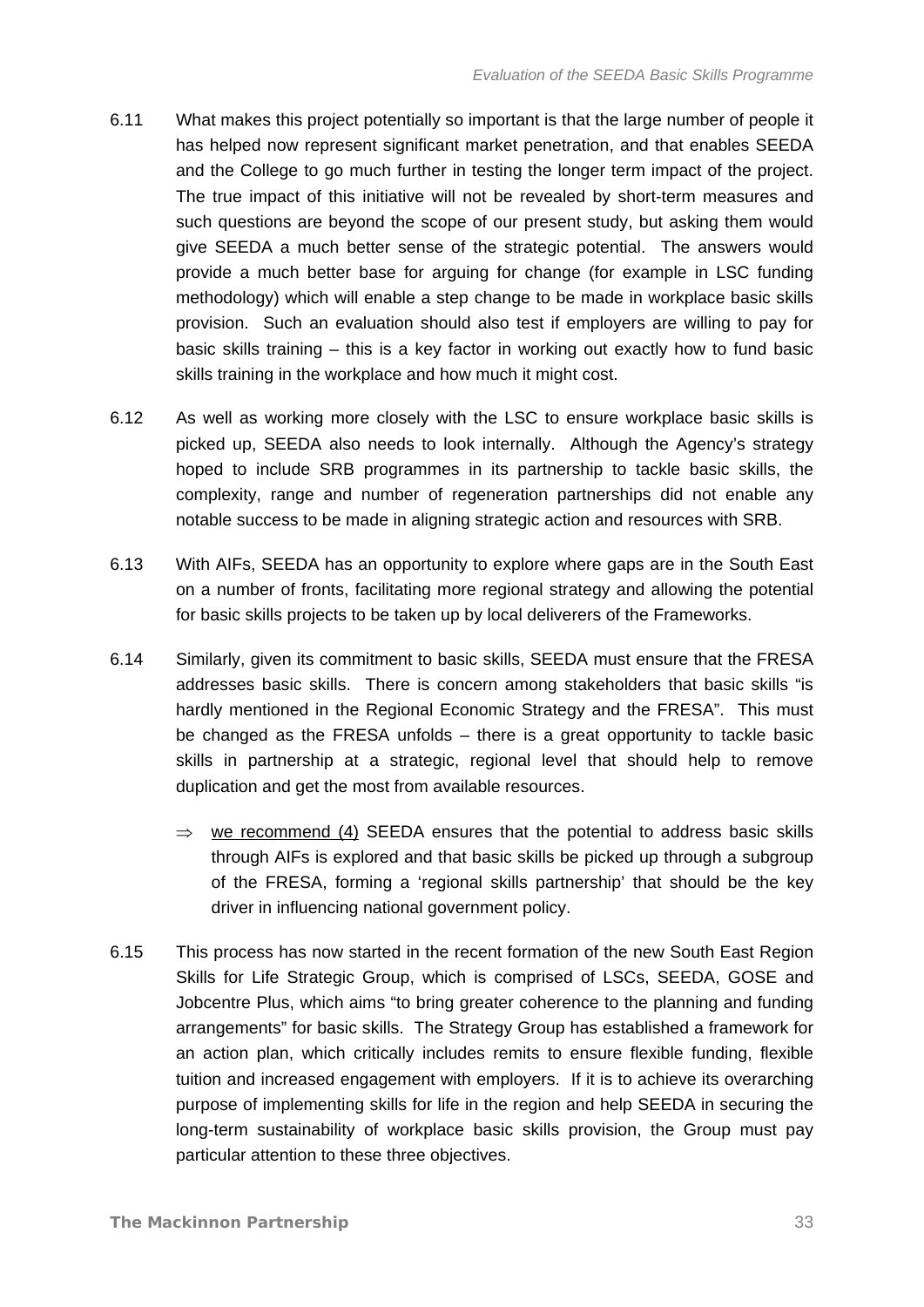- 6.16 We have already stated that SEEDA, with its economic remit, should maintain its focus on the workplace, but there is also concern from stakeholders that the social inclusion agenda is being squeezed out of basic skills provision. One partner felt that "social inclusion statements had been stripped out of the SEERA Workplace Skills Committee Report" and SEEDA must make certain that its own departments work collaboratively to ensure those trying to enter the labour market and participate more fully in life (economically and socially) are not missed. There is currently no real strategy or operational delivery to link basic skills with an inclusion agenda. SEEDA has an entire division responsible for economic and social inclusion and this agenda needs to be recognised if SEEDA is to development a coherent strategy to address basic skills across the South East.
- 6.17 There are also three further organisations that can help SEEDA realise its ambitions of raising literacy and numeracy levels in the South East. The emergence of Sector Skills Councils (SSCs) marks the government's ambition to put the demands of employers on centre stage. They will be responsible for harnessing the support and participation of SMEs – historically apathetic to training and poorly served by current provision - and for tailoring skills training to meet individual need.
- 6.18 It is well documented that employers across virtually all sectors bemoan the lack of basic reading, writing, team-working and communication skills in the workforce. SSCs therefore provide SEEDA with an opportunity to engage a vast range of firms in basic skills by embedding it into the training and development work of the Councils. This also achieves a key issue identified by the flagship projects – that of tailoring basic skills training (making it relevant to business needs) to individual companies and industries and combining basic skills with other training to offer a more attractive package. With a typical budget of around £5m, an SSC will also have the financial muscle to make a lasting impact.
	- $\Rightarrow$  we recommend (5) SEEDA works with the Sector Skills Development Agency (SSDA) and individual SSCs in order to piggyback basic skills training into SMEs through the work of individual Councils.
- 6.19 SEEDA should also engage strategically with learndirect, which targets "those over 16 years of age who work in companies and who wish to improve their workplace skills, those who are seeking work and wish to improve their employability and those who feel excluded from the world of education". Basic skills is a core area of work and there is clear potential for SEEDA to work with what is the largest publiclyfunded online learning service in the UK to expand learning opportunities for those in the South East.
	- $\Rightarrow$  we recommend (6) SEEDA explores how its basic skills and wired region projects can work in partnership with learndirect to address basic skills provision.